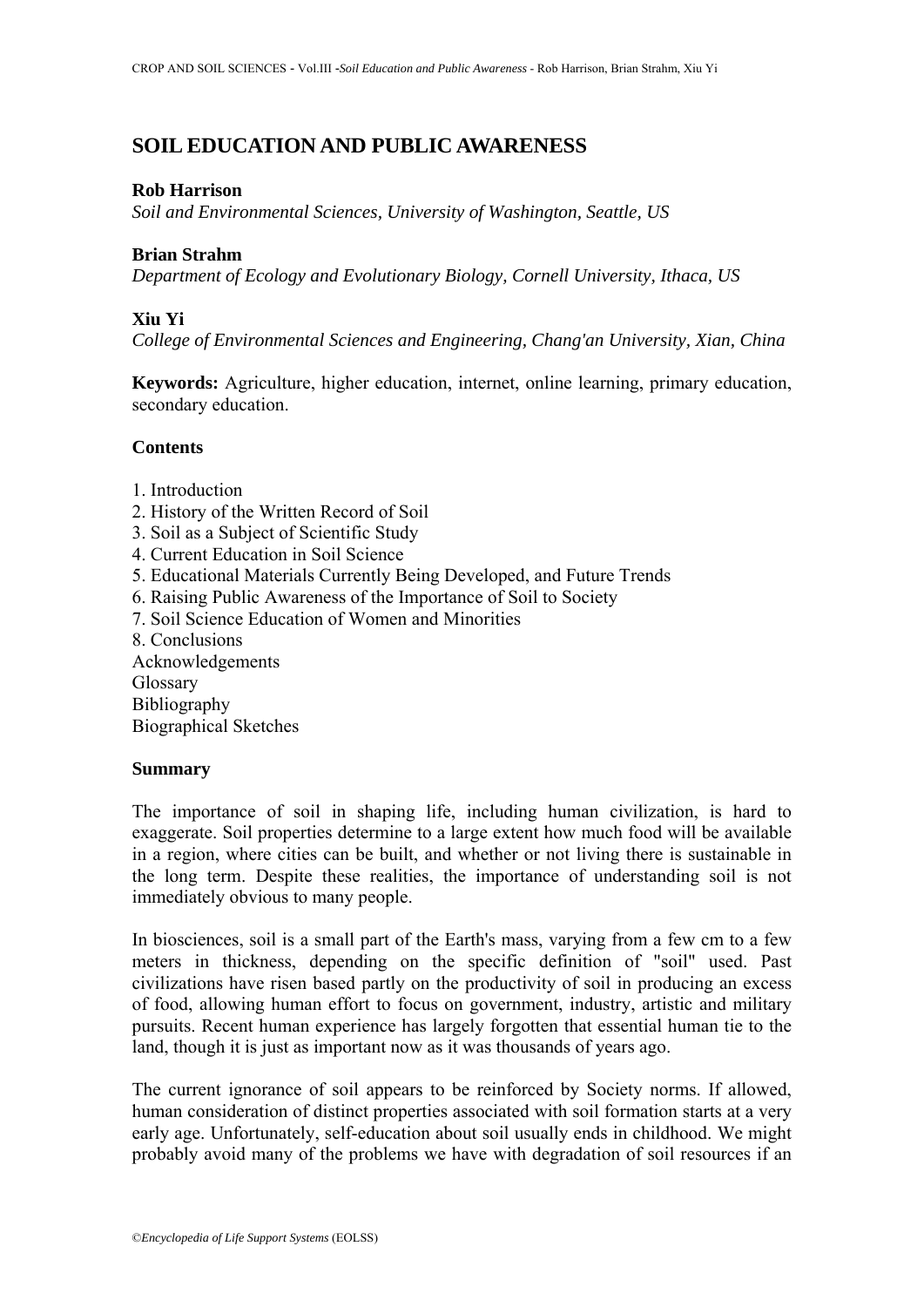early interest in soil were allowed to develop and continue throughout a human's lifetime. In this chapter, we discuss the origins of soil education, the importance of soil to humanity, how education about soil is conducted in different parts of the world, the necessity for increased public awareness of soil's critical role in our lives, and how we might better improve soil education and public awareness through a more concerted effort to educate about soil, and a removal of current negative views of soil.

### **1. Introduction**

Perhaps the most emphatic words ever penned by a soil scientist were those of C.C. Nikiforoff, who proclaimed soil as: *the excited skin of the earth*. Children understand the magic of soil, and many childhoods are spent studying the varying properties of soil; unfortunately, these studies are often abandoned with the loss of childhood. Anyone that has ever studied soil for any time realizes how appropriate a dynamic definition is, as soil harbors far more biodiversity than the aboveground portion of any ecosystem, and typically contains the bulk of the organic matter and nutrients as well.

Soil is often called *the hidden half of the land* because it is so difficult to study, and in the process of study, soil nearly always must be disturbed to such an extent that further study of the same soil material is difficult or impossible. However, an understanding of the soil is perhaps more important than an understanding of any other part of a terrestrial ecosystem, whether that be crops for agriculture, trees, or native species in an uncultivated land, because those organisms generally rely on soil to provide necessary resources.

It has been pointed out that several ancient civilizations, including the rise and fall of civilizations in Europe, Asia and the Americas, were based on the destruction of their previously fertile and productive soil resources by increasingly high demand due to increased population pressures (Hyams, 1976; Hillel, 1992; Montgomery, 2008).

It seems a paradox that we often do not understand and appreciate what we depend on so much, and clearly few things are more important to society than soil. D.H. Yaalon (2000) paraphrased Leonardo Di Vinci well in the journal Nature with the quote "*why do we know more about distant celestial objects than we do about the ground beneath our feet*?" We rely on soil for much of what we need in our daily lives, but few people understand soil's role in the production of food, fiber, shelter, and other vital items, its importance in human health, and other ways that soil benefits us. For instance, nearly all of our food, with the exception of the small amount produced from the ocean, aquaculture and hydroponics, is produced by growing plants in soil. The same is true of much of our fiber, including the raw plant and animal materials for textiles, and we rely heavily on wood products for housing.

Our modern society also increasingly relies on the use of plants grown in soil to produce energy, particularly to produce biomass fuels for transportation, and will likely use biomass more as a raw material in place of petroleum in the future. Modern considerations of soil properties for a particular use range greatly, from suitability for wildlife habitat, to ability to produce food and fiber, to direct use for creating materials such as ceramics, and use in art (i.e. as pigments). A huge variety of items useful to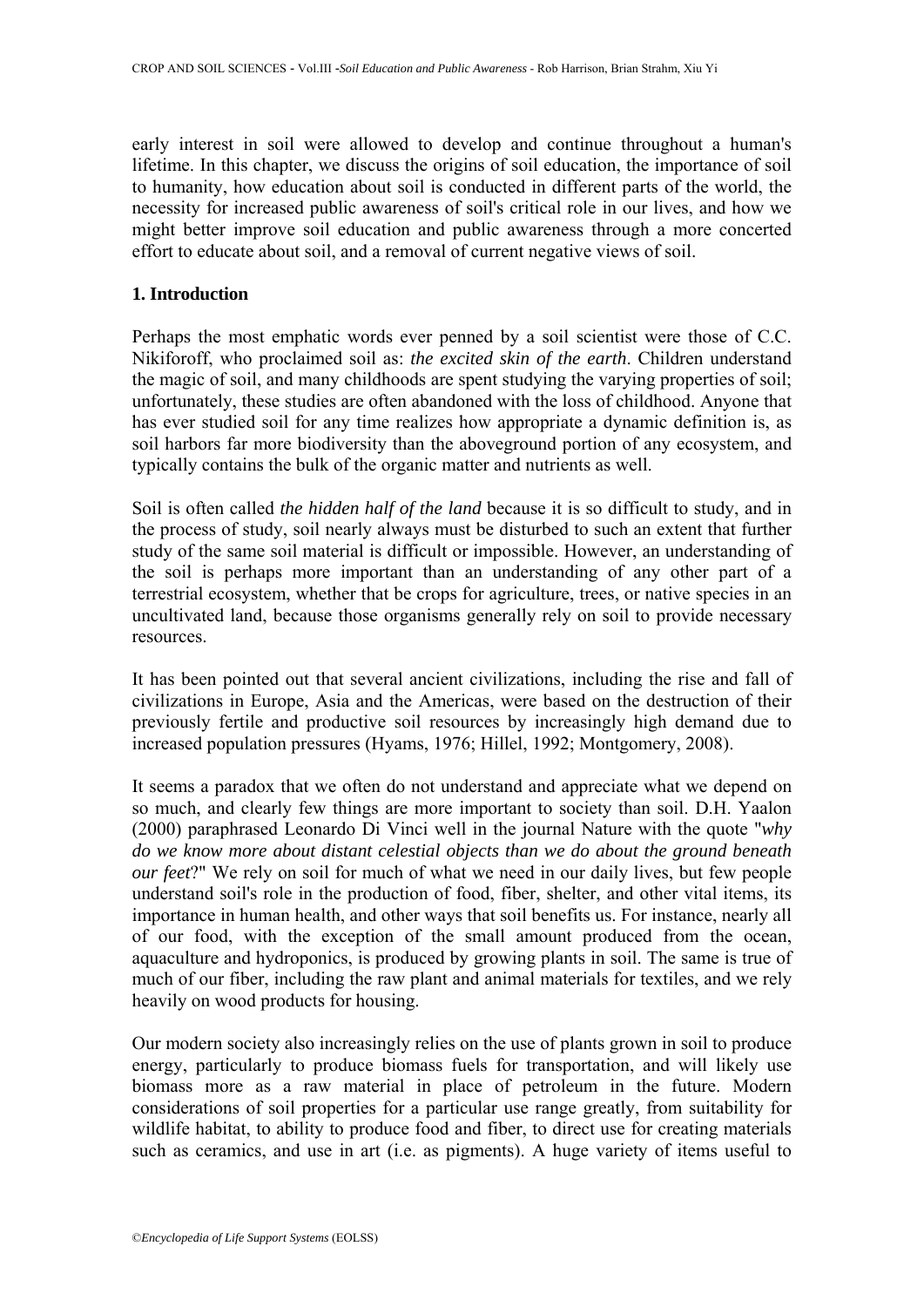human society can be extracted from soil, ranging from nutrient minerals to pharmaceuticals (see also: *Soils, Food Security and Human Health*)

Although informal consideration of soil and passing down of soil knowledge has likely existed as long as humans (after all, humans have always walked on soil), formal education regarding soils almost certainly developed with agriculture.

## **2. History of the Written Record of Soil**

Perhaps the oldest written records from humans are cave paintings. In the Chauvet and Lascaux caves in southern France, early artists mixed charcoal and soil of different colors with animal fat or saliva to create a crude paint, spread on the walls of the caves (Lester, 1998). Though no cave depictions to date show any attempt at communicating soil information, the early artists almost certainly used soil properties like color, texture and adhesion for their cave drawings, and may have passed that knowledge on to apprentice artists.

As early as 5000 BC, ancient Egyptians associated the high productivity of fields in the Nile valley with the deposits of fertile black silt along the river during its annual floods. Ancient Egyptians clearly distinguished between the fertile valley soils, called "kemet" or "black earth", and the "deshret" or "red earth" of the surrounding desert. The continued success of Egyptian agriculture relied on a steady supply of soil being eroded out of the highlands of what is now Ethiopia. It was the responsibility of Khnum, the god of the First Cataract, to make sure that the annual flooding was of the right duration and height, so that the proper amount of silt would be deposited to ensure good fertility and harvest, and with the harvest ensure the prosperity of Egypt.

China is an ancient agricultural country with a long written history. According to legend, the Chinese began to cultivate soil more than 6000 years ago. There is also a long written history of soil classification according to uses and capabilities. In the Spring and Autumn Warring States period, scholars have found some records about soil classification in books, such as "Yugong", "Zhouli", and "Guanzi", which describe early soil classification methods, perhaps the earliest formal soil classification in the world. Ancient Chinese classified soil according to soil diagnostic horizons and their properties, including soil fertility, texture and structure. Classification was almost entirely oriented towards the practical uses of soils.

The book "Yugong" was written during the Xia dynasty, and divided the nation into states that included Ji, Gong, Xu, Yang, Jing, Yu, Liang and Yong. The book recorded wide scale soil distribution for the first time in ancient China. The system included soil fertility, color, texture, water holding capacity and supported vegetation in a classification index, and divided the Chinese nation into different types, which included white soil, black fertile soil, red clay and loam soil, mud soil, green black soil, yellow soil, saline soil, black and hard soil, and clay soil. Every soil type classified was subdivided into three grades and nine levels. Based on soil types, land taxes were calculated and assessed, a very practical use of soil information. This classification method based on color and texture has a strong current scientific validity and is still used. Apparently, this was the first formal attempt at wide-scale soil classification in the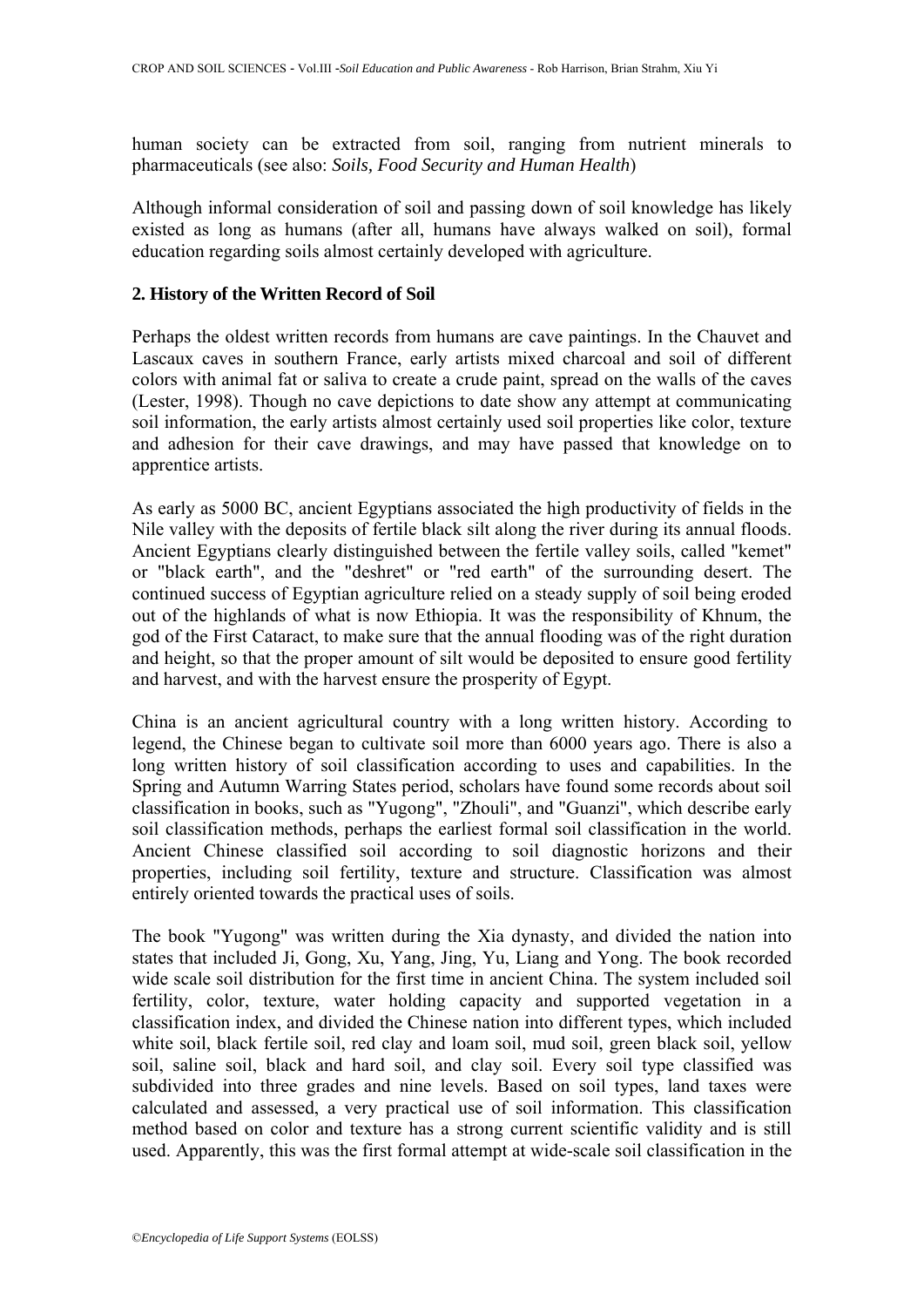world.

In China, formal agricultural education in managing soils might have begun as much as 4000 years ago near the town of Yangling, Shaanxi Province. However, as is so often the case, actual history vs. legend also clouds the picture. The legend says that Houji, the first official in charge of agriculture during the Yao and Shun periods, introduced varieties of grain to people and taught them how to cultivate and grow crops. Currently, Houji, legend or fact, continues to educate people about agriculture at Northwestern Agricultural University where his statue stands at the entrance to the campus near a national soils museum.

Unfortunately, little written material was recorded during the time period when Houji was supposed to have been educating Chinese citizens, and some of the details of the legend, such as his birth, seem to have been designed to compare him to Buddha, at least in the opinions of some authors that have written about Houji (Yang and An, 2005). However, no one can argue the love for and importance of Houji in the modern hearts and minds of Chinese agriculturists.

More than 3100 years ago, in the Zhou dynasty during the Warring States Period, the Chinese nation was intensely focused on soil, and the very important book Zhouli was published, in which it recorded the agricultural performances of different soils, especially detailing research works on land use planning and soil classification. This book was a further development of the much older Yugong.

Zhouli determined that agriculture, forestry and animal husbandry should be combined together according to natural conditions, and recycling of organic materials should be undertaken to sustain soil, practices that have been borne out in modern times to be essential to avoid soil degradation.

Zhouli defined five soil type areas, such as mountain forest, damp, hill, stream terrace and plain. It emphasized that nine crops, which included glutinous broom corn, millet, barnyard millet, rice, hemp, flax, should be planted according to soil suitability. In terms of soil fertility, it classified soil as three grades that were focused on the soil diagnostic characters of color and texture, dividing soil fertility into high, medium and low. These nine soil types could be improved by utilizing nine different fertilizers, the first formal procedures for specific fertilizer recommendations according to soil properties documented in the world.

The book of Lu's Spring and Autumn Analects, written in 239 BC, wrote that soil fertility could be increased or degraded by different practices. It illustrated that poor soil fertility was often increased by human tillage activities. These impacts were further documented and a Ming dynasty book "Nongshuo", which was composed by Yilong Ma, emphasized the relation between deep tillage and root system development, how the application of fertilizer enhanced fertility, and how properly managed soils could sustain higher plant densities and per-area productivities.

In 1742, in the book "Shoushitongkao", which was published officially and nationally, problems of soil suitability and sustainability were discussed. Clearly, China has a long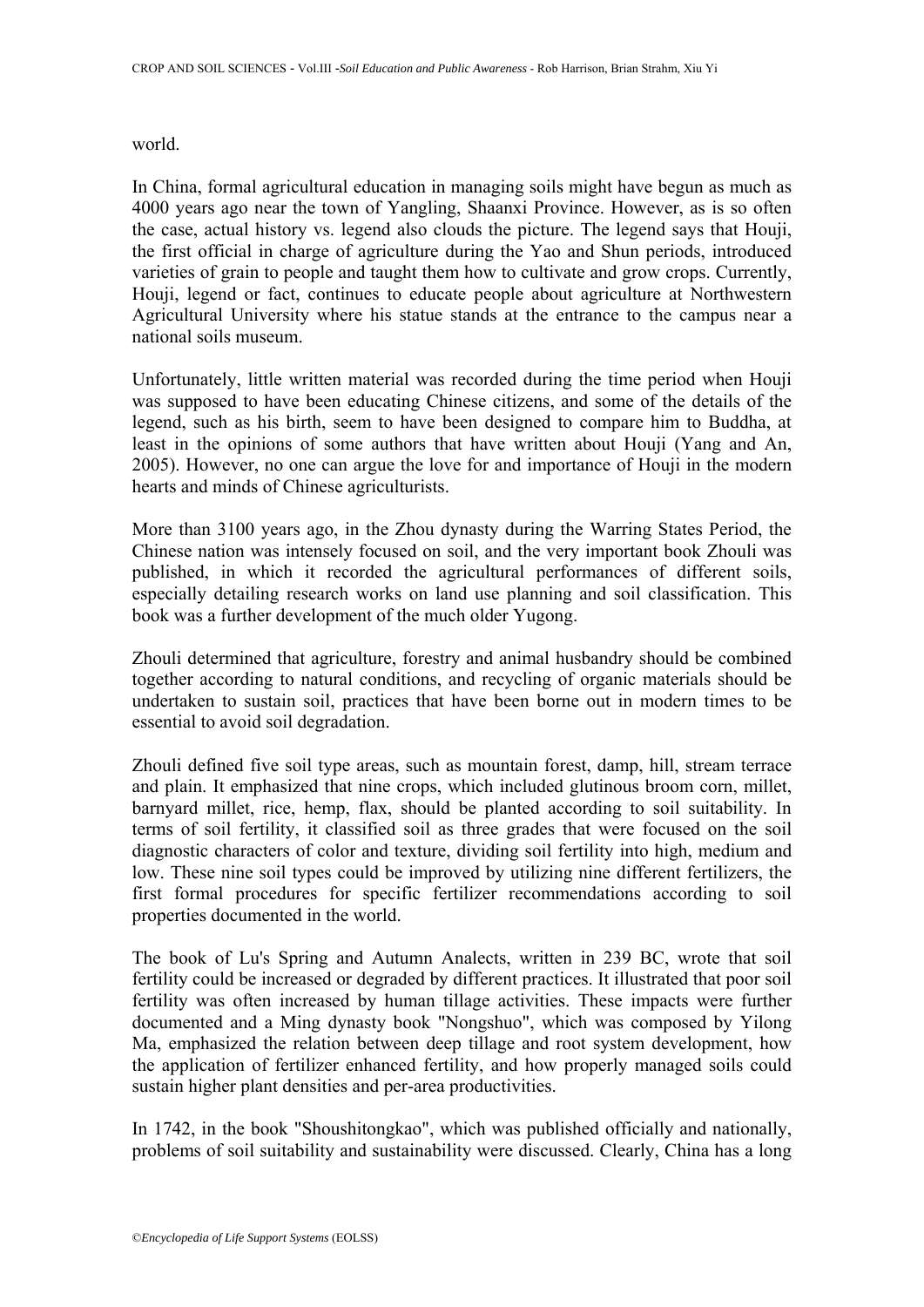history of soil classification, utilization and management, and the propensity for the Chinese to record their history allows us to read it in much greater detail than for many other cultures. Much of what was discovered and documented is in current use today, though the Chinese, as many other human societies, didn't necessarily know the mechanistic reasons why certain practices worked. Most early soil research emphasized a practical focus on what worked, rather than a scientific and mechanistic understanding of why it worked.

Agricultural facts and legends are sometimes difficult to separate even in relatively modern times. For instance, the English agronomist Jethro Tull is commonly credited with inventing the moldboard plow as well as the seed drill about 1601. Seed drills allow seeds to be sown in the soil much more quickly and efficiently than manual methods. However, it is probably true that Tull actually refined an invention of the Sumerians, who utilized seed drills as early as 1500 BC. It might also be noted in Figure 1 that tilling the soil with implements drawn by animals was evident in ancient Egypt. Chinese agriculture places seed drills to about the same period.



Figure 1. Ancient Egyptian plowing. Image from a tomb at Beni Hasan, ca. 1900 BC.

Camillo Torello invented and patented a seed drill with the Venetian Senate in 1566, possibly after seeing a Chinese drawing or product. It is very important to note that the authors of this article have utilized information that they were able to acquire, and many cultures may claim to have "invented" a particular item when it is likely to have been developed by parallel or earlier cultures to one extent or another, and perfected over time.

Tull also educated farmers and wrote about using horses and a horse-drawn hoe for weed control. In this way, Jethro Tull by writing and publishing his ideas, contributed a great deal to the development of modern agriculture from a soil management perspective, and British writing preserved that record. For instance, George Washington, the first U.S. president, utilized Tull's "horse-hoeing", or deep plowing of soil, with crops planted in rows so that the cultivating implements could pass between, and wrote about the success of this system in his diaries.

A scientific and mechanistic understanding of soil came by applying basic science to the study of soil properties. Many soil scientists consider the birth of modern soil science to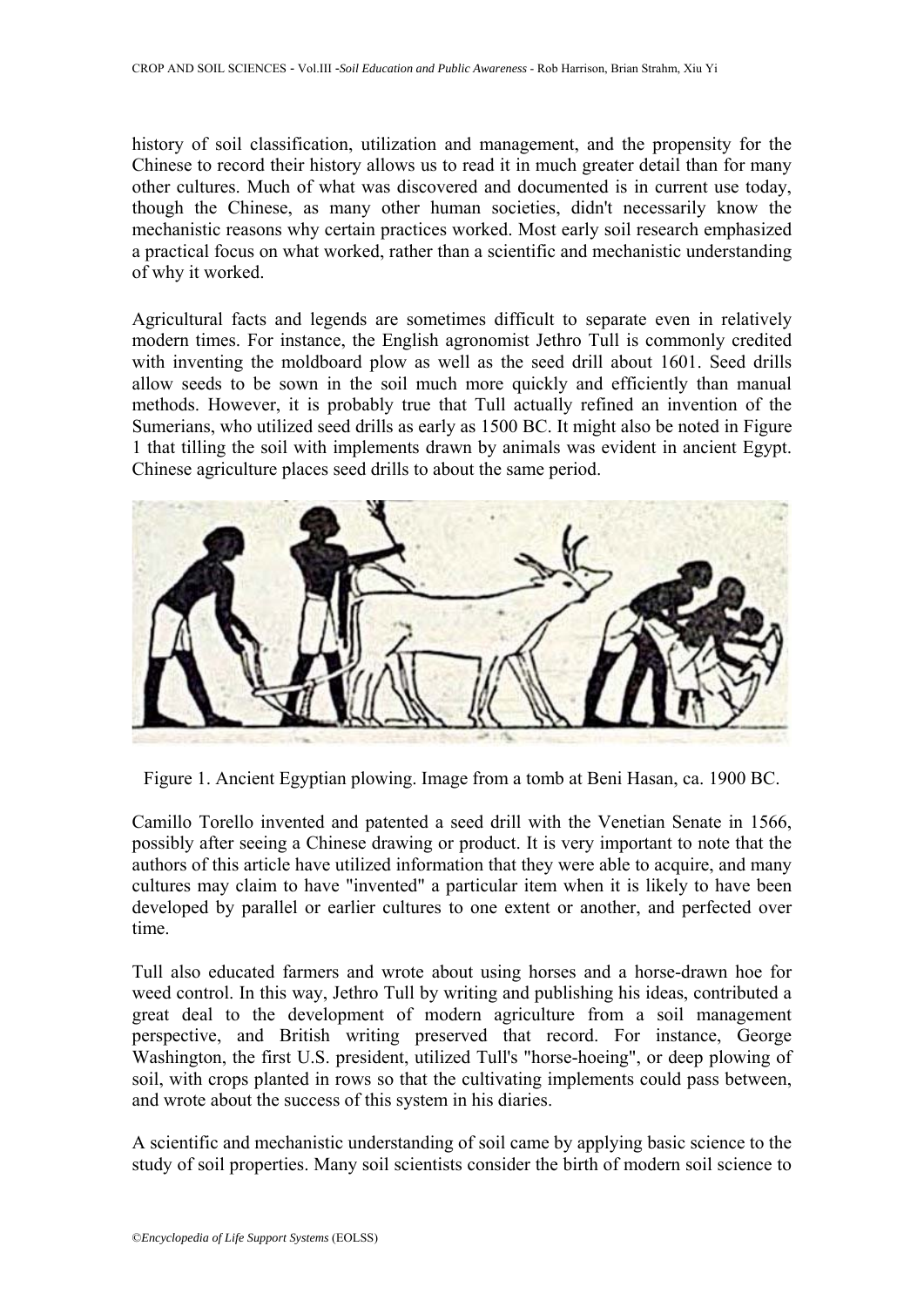begin about 1875 with the emergence of the Russian soil scientist V. Dokuchaiev. His substantial contributions to soil science were initiated in Russia and Ukraine because of the presence in the semiarid and steppe regions of black soils which were highly enriched by organic compounds. Dokuchaiev literally *put soils on the map* in introducing geographical variations in soil type that could be explained not only by geological factors (i.e. parent material), but also to climatic and topographic factors, and the time needed for soil formation (pedogenesis) to operate. These principles of Dokuchaiev were later utilized by Hans Jenny (1941) in developing his famous "five factors of soil formation", i.e. parent material, topography, climate, organisms and time (see also: *History, Philosophy and Sociology of Soil Science*).

After the creation of the USSR the government had first to solve the problem of supplying the new empire with food in order to achieve industrial development. The urban population improved communications and industrial infrastructure, while the rural population provided food. The USSR was built on the principle of self-dependence which resulted in the creation of the specialized faculties in universities and the numerous specialized colleges. The study of soil science as a recognized discipline flourished.

The scientific study of soil and understanding of soil properties related to plant growth can be traced to the German chemist Justin von Liebig, and the publication in 1841 of "*Organic Chemistry and its Application to Agriculture and Physiology*".

There are many labels associated with the use of soil and the advance of modern agriculture that can be attributed to Liebig, but perhaps the most important educational contributions were to devise modern laboratory-oriented teaching methods for the study of soil chemistry. Liebig is sometimes called the "father of the fertilizer industry" because of his discovery of nitrogen as a primary plant nutrient, and the "Law of the Minimum" that is still used in basic soil teaching to understand the contribution of each essential nutrient element on the growth of crops. Other scientists followed up on Liebig's work and contributed greatly to the foundation of modern soil science, but Liebig was the first to make the strong connection between chemistry and soil that continues through today.

# **3. Soil as a Subject of Scientific Study**

It is now possible to study soil at ages ranging from pre-kindergarten to college graduate and post-graduate levels. The scientific study of soil is sometimes done as a pure science without any particular thought towards practical uses. However, in most cases, soil is studied either as a contributing component to a larger system (i.e. as part of a terrestrial ecosystem such as a forest or wetland), or as a basic element in a larger renewable resources network (i.e. a production system for food or fiber).

One of the results of Liebig's research was demonstrating that nutrients could be added into soil to increase plant growth, and that in theory soil could be eliminated entirely as part of the food production system. In this context Sir Francis Bacon published the book "Sylva Sylvarum" in 1627 with detail on the methodology for this "solution culture". The method was developed in more detail in the mid 1800's, though only a relatively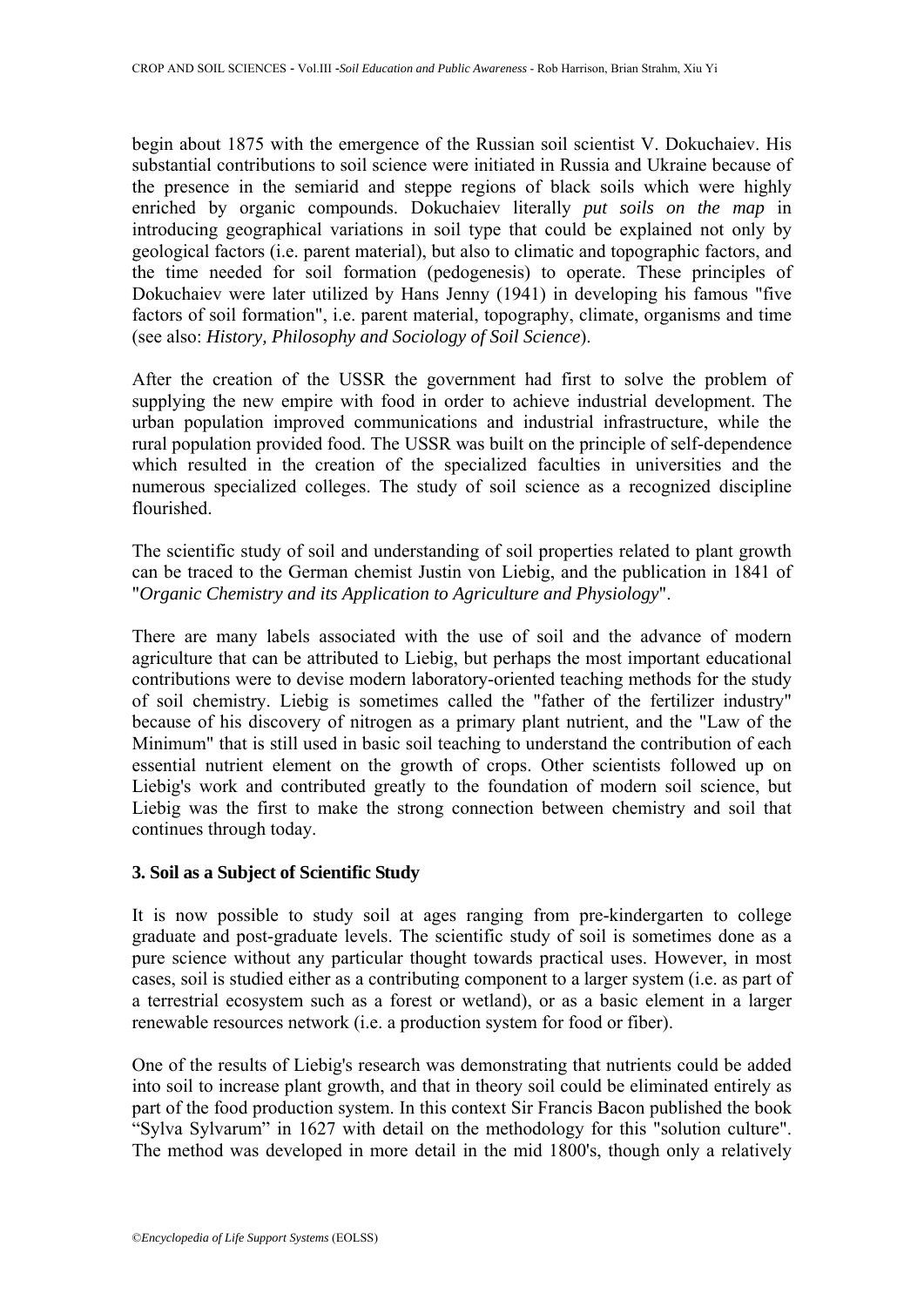small amount of food was ever produced in that way. Other scientists have further promoted solution or soilless culture, and gave it a new name "hydroponics".

One definite benefit of research done on soilless agriculture was the recognition that scientific methods similar to those used in chemistry could be utilized to improve soil fertility and productivity, and that agriculture didn't need to be limited to the natural productivity of soil for crop production. More than anything else, it became clear that Liebig's discovery of the role of nutrients could be applied to increase food production and improve agriculture. This is sometimes called the "modern agricultural revolution", and its basis was the application of scientific research principles to managing agricultural lands for increased production.

### **4. Current Education in Soil Science**

Education, whether formal or informal, is key to developing an understanding of any subject. Developing a basic understanding of some of the most important physical properties of soils is relatively easy by simple observation, since soils of different properties (texture for example) can be handled, manipulated, utilized under different conditions, and then the soil response under similar conditions can also be predicted to be similar. For instance, if a child uses soil on the beach to build a sand castle, it quickly finds that when finer types of soil are used to line a moat around the castle, water will stay in the moat longer. In this way, it learns that finer soils have lower infiltration rates than coarser soils. Children are natural experimenters and often learn a great deal about soil through this type of experimentation. The problem is that as they grow up they are quickly taught to stop this particular type of experimentation. Learning then often becomes more formal.

For instance, the first author of this paper uses direct observation to teach undergraduate and graduate students in a "soils and land use" class the basic physical properties of soils. These students come from highly varied backgrounds, including many who are not science majors. Students in this class often comment that "they feel like kids again" during the required handling of soil, and some students even clearly exhibit the same humor and joy at handling soil that they likely experienced as children. These positive feelings may have been ingrained in human nature over the millennia where learning about soil resulted in a higher potential for survival, reproductive success, and successful raising of children through agriculture. In addition, these feelings may be a primary reason why working with soil in an informal way is such an enjoyable act for most people that can get past the stigma that modern society gives soil (i.e. dirty, filthy, dirt-poor, etc.).

Activities that involve working with soil are known to be therapeutic for a variety of human illnesses. For instance, the American Horticultural Therapy Association (http://www.ahta.org) recognizes that horticultural therapy, which includes tilling and working in soil, can help with a variety of mental illnesses. In the 1800's, Dr. Benjamin Rush, considered to be the "Father of American Psychiatry", wrote about how garden settings held curative effects for people with mental illnesses. Various types of agricultural therapy were used to treat war veterans in the 1940's and 1950's. Currently, horticultural therapy is well-recognized as a viable treatment for a variety of people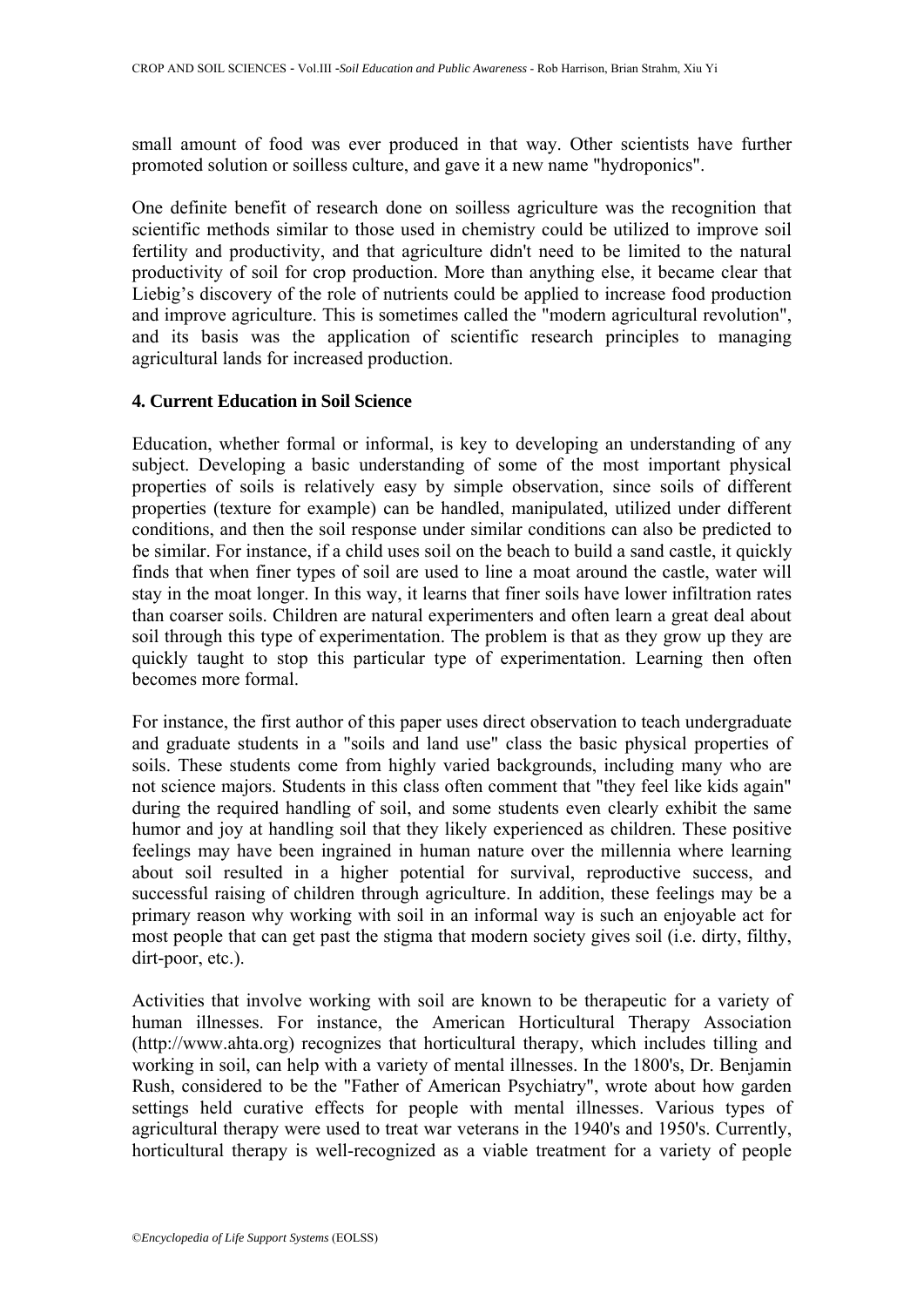with health problems.

It is clearly impossible to consider all of the potential informal and formal ways in which soil education is delivered, so we will consider just a few methods including formal and informal school education, informal methods, and online and other means of delivering informal education on soils. In addition, online education in various disciplines is advancing rapidly. We will consider some online material in this chapter, but realize that our brief consideration will rapidly become obsolete.

## **4.1. Kindergarten through Secondary School (K-12 Education)**

We are unaware of any schools that formally teach soils through the use of a soils course in the same way that many colleges do. Properties, uses and importance of soils are often introduced in other coursework, particularly agriculture, horticulture, biology and increasingly environmental sciences. In the realm of "Advanced Placement" (AP) courses taught according to US College Board standards, environmental science is among the fastest growing of the AP courses. Students can get college credit for AP coursework provided they are able to achieve adequate scores on AP exams.

The College Board AP Environmental Science exam, for instance, includes a number of questions directly about or related to soils, particularly in terms of soils as a component of the natural environment. The College Board considers "Soil and Soil Dynamics" as one of four subtopics in the major topic of "Earth Systems and Resources" that comprise 10-15% of AP Environmental Science courses and exams. Soil as a basic resource is also considered in topics such as "Ecosystem Structure", "Agriculture", "Urban Land Development", and dozens of other topics. These are specific topics of College Board, but other organizations offer similar courses and exams.

The U.S. National Academies of Science have a "National Committee for Soil Science" which helps to develop educational materials on soils and to elevate consideration of soil and soil problems in the consciousness of Society and Science. Much of the educational material is aimed at children. The U.S. National Science Foundation has also used soil to develop "inquiry-based science" material for experiential learning for elementary school students. The module for the second grade (7-8 year olds) uses soil as the material with which to ask and answer questions about a variety of subjects.

In Russia, soil education is an important part of the elementary and secondary curriculum. The fourth year of school includes a course in natural history that typically includes structure and function of soil, including practical and laboratory classes. By high school, soil education has dropped off substantially in comparison to disciples such as biology, biochemistry and genetics.

Though whole courses are rare, it is thus quite common for students in K-12 schools to have formal and informal teaching in soils. The varied physical properties of soil, as well as the large amount of variation in those properties, make soil an excellent subject for introducing children to ideas of formulating and testing hypotheses.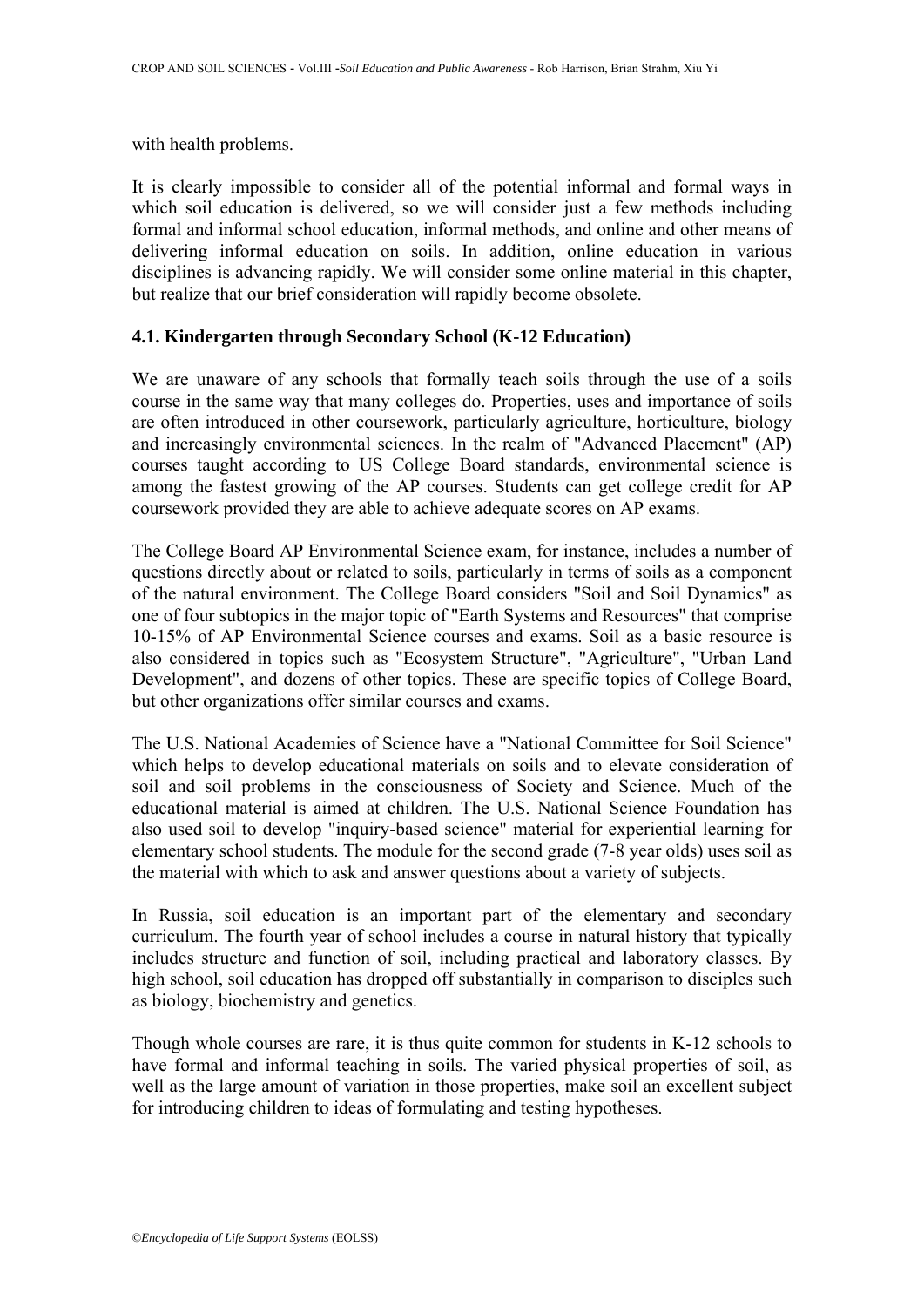## **4.2. Higher Education**

Many major university and some smaller schools of higher education currently offer at least one formal course in soil science. College level introductory soil science typically covers a wide variety of soil science topics, from basic concepts of soil such as the soil profile, to specific applications of soil principles in agriculture and other fields. Since many major universities have always offered agricultural studies as one of their main priorities (i.e. land-grant universities in the United States), the majority of students taking soil courses have been in some field of agriculture, including agronomy, crops, range and forestry.

With the relatively recent transformation of agriculture from a labor-intensive to a technology, chemical, and machine-intensive industry (often called the "agricultural revolution"), the proportion of students studying soils that will subsequently be employed in agricultural production compared to other fields has greatly decreased. In reality, freeing much of the human population from the need to produce food is a prerequisite that allows other arts and sciences to flourish. Increasingly, students have a desire to learn about soils not from the standpoint of production of commodities such as crops, but with an emphasis on environmentally-oriented applications, such as:

- Understanding the soil's role in the natural environment;
- The soil in ecological restoration;
- The soil as a carbon sink;
- Soil pollution;
- Soil as an engineering and structural material; and
- The soil's role in the supply of water and the regulation of rivers, lakes and groundwater.

Following an introductory course in soils, additional study often centers around a basic science, another field of study, or a solution to a problem related to soil. Notable and quite common courses include soil physics, soil chemistry, soil genesis, soil classification, soil biology and microbiology, forest soils, soils and land use, and soil fertility.

At a typical university, worldwide, the number of topics for possible courses has increased, and in many cases, additional requirements for graduation have been added. One response to the larger number of courses and additional requirements has been for some students to take additional coursework that extends the amount of time to graduation. However, many institutions of higher learning have restricted enrollments and if students were required to attend the same college for additional time, this would likely restrict enrollment further.

In order to accommodate increased demands for additional coursework while still giving students some background, soils have sometimes been integrated with other disciplines into a single course. Disciplines often taught together with soils in an introductory integrated course include hydrology, climate, fire science and often with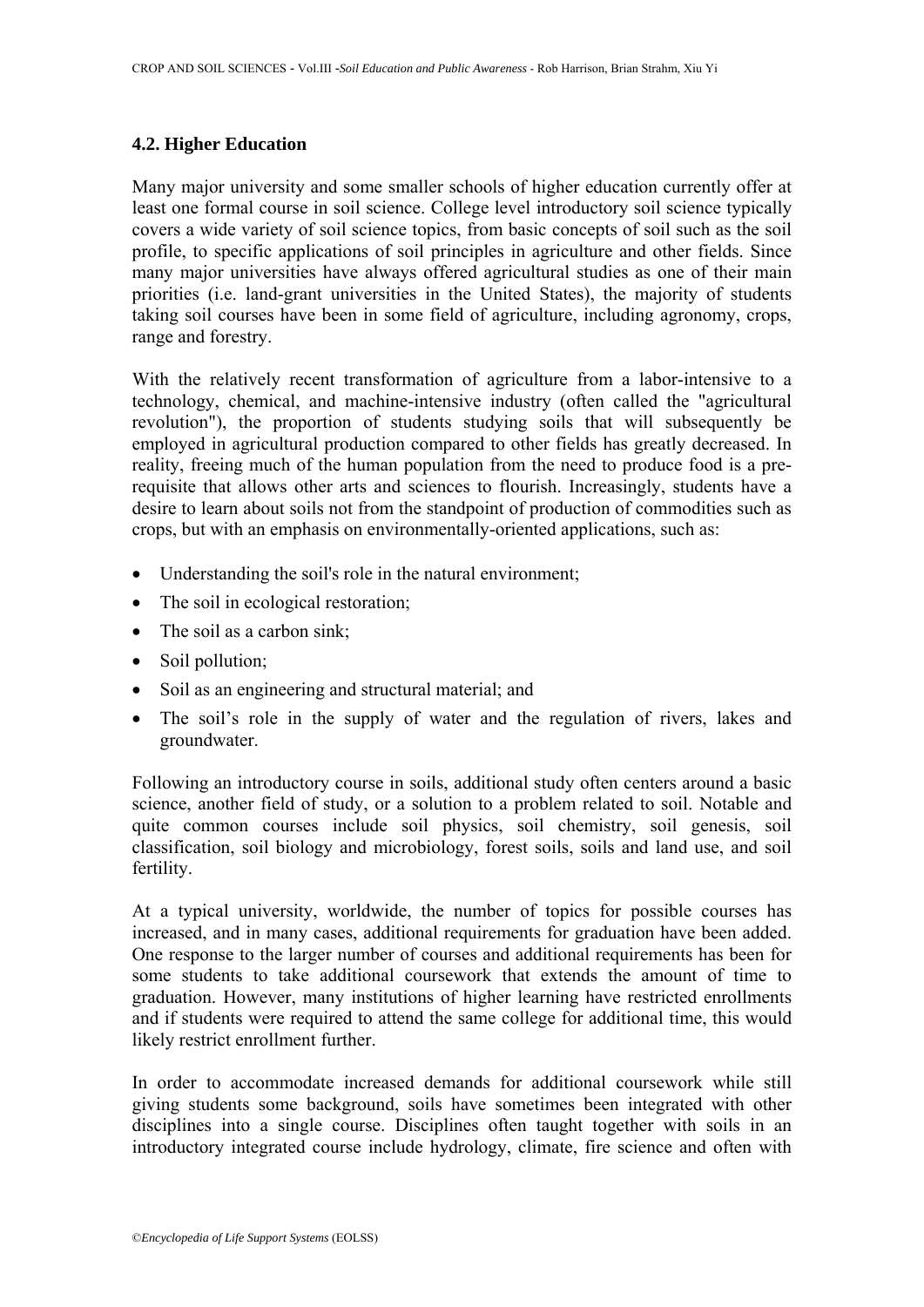ecology and environmental sciences as well.

Additional courses give additional opportunities for learning. However, a problem with the requirement of additional courses is that some state legislators have put limits on credit hours that can be required in a degree program. Pennsylvania is just one example. A number of programs have cut the credit hours of their core courses to accommodate such legislation. This makes it even more difficult to adequately address the ever increasing body of interdisciplinary knowledge.

## **4.3. Informal Education on Soils**

Much learning about soils is informal, not only among subsistence farmers in developing countries, but also among recreational gardeners in developed countries. Recreational gardening is increasingly popular because of the joy of handing and working soil as much as the benefit of growing plants; and worldwide it includes a very large number of people. For instance, it is estimated that only 1-2% of the United States' population are farmers, but that a much greater percentage of Americans spend at least one day per year gardening, primarily as a recreational pursuit. The U.S. library of Congress, for instance, lists over 24,000 books in print with the word or derivation of the word "garden" in the title.

A typical hardware store in the United States, Australia and Europe will include literally thousands of products related to soil, including educational and instructional books that include information about soil related to plant requirements, implements for working soil, fertilizers to improve soil fertility, compost and soil amendments, and many other materials aimed at correcting, enhancing or replacing soil used in gardening. As a direct result of the economic crisis starting 2008 the interest in house gardening and producing vegetables in Europe has tremendously increased.

In China, the long history of high population density and occasional famine, along with the very early recording of history in writing has led to an integration of informal education on soil in the culture perhaps unlike anywhere else in the world. Even though China has sustained a high population density for several thousand years, China has remained relatively rural until recently (Xiaotong *et al*., 1992).

University education on soils in Russia and Ukraine almost always includes a required soil science course for students in biology. This soil science course is usually combined with microbiology with the aim of more complete understanding of biogeochemical cycles and the importance of soils in mankind life. In the old USSR, higher education was nearly always coupled with participation in cultivation and harvesting on collective farms, but that requirement has largely disappeared in modern Russian and Ukraine societies.

In the experience of the authors of this Encyclopedia entry, informal learning about soil is one of the main avenues whereby people learn about soil properties and uses, even if they previously attended a college where courses in soil are taught. The first author of this paper commonly teaches professionals with college degrees relatively informal "courses" on soils, usually oriented to specific needs of the audience. For instance,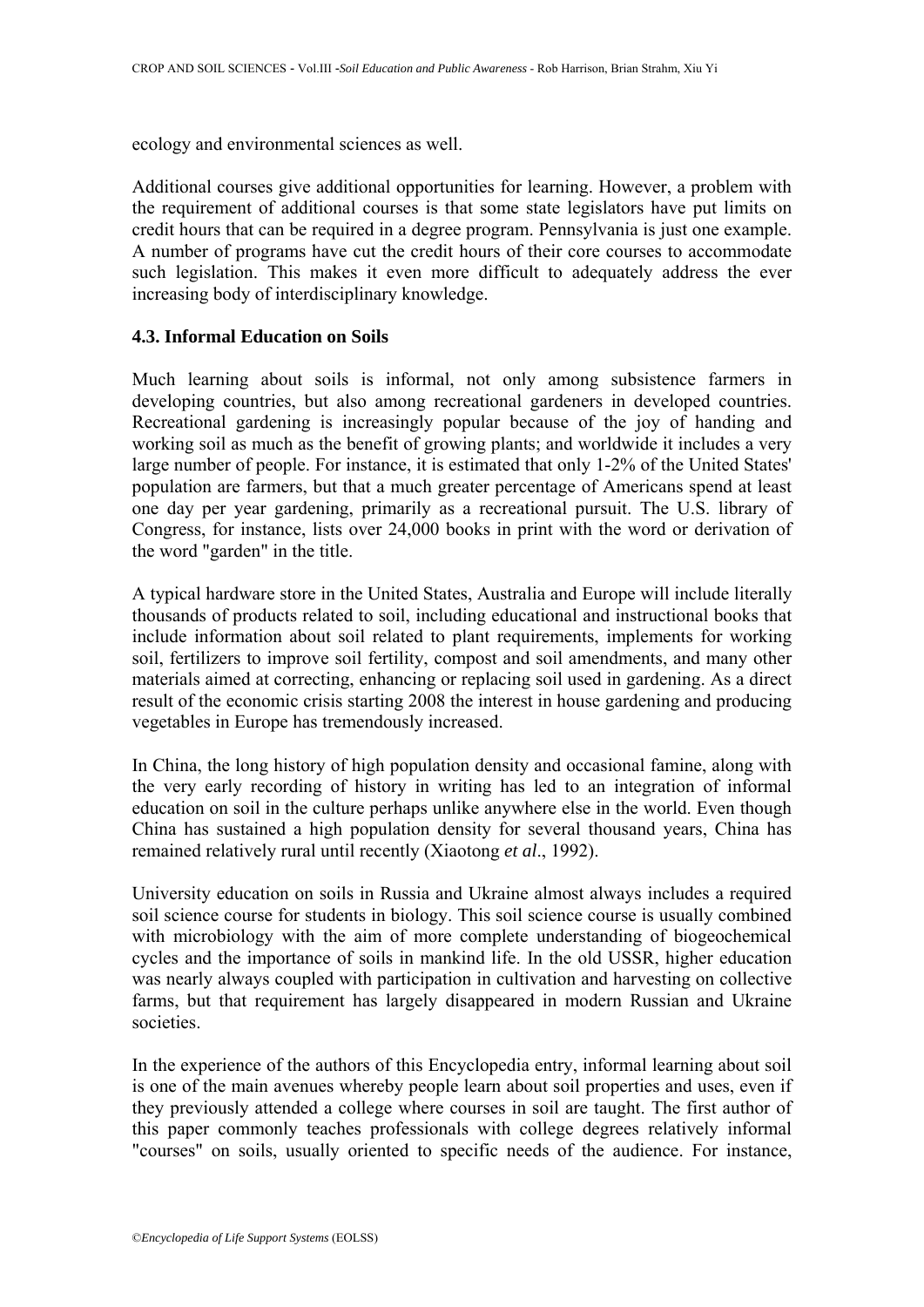"students" as varied as elementary school, garden clubs, "Master Composters", "Master Wetland Stewards", and professional foresters are commonly taught informally either to introduce them to material they never learned during college or to refresh their previous learning and introduce material that can address specific needs that they may have.

Given the prevalence of the internet as a learning and resource tool, the potential of online soil information in formal and informal education is enormous.

## **4.4. Online Resources for Learning about Soils**

## **4.4.1. General Information**

Given the ease and speed with which information can be disseminated over the internet, information on soils is increasingly available to the public online. This entry cannot cover all of the currently-available public information, nor seek to determine the quality of all of it. Several high-quality sources of information on soils aimed primarily at the public or educators are highlighted.

If a viewer starts with the popular search engine "Google", and uses the word "soil", about 93,000,000 entries are generated. When one selects the definition of the word "soil", an interesting insight into the love/hate relationship between society and soil can readily be seen (see also: *Land Use,Land Cover and Soil Sciences*). For instance, the first part of the definition includes commonly-held technical definitions, such as that soil is "the top layer of the earth's surface", that soil "consists of rock, mineral particles and organic matter, etc."

However, the second definition of "soil" includes the word "soiled" and "soiling", and defines these as "to make dirty", "to disgrace or tarnish", "to corrupt or defile", and to "dirty with excrement". None of these commonly-held meanings for soil are utilized in the technical definitions of soil, but it is easy to understand the negative impact these common terms will have on the public view of soils as a subject worthy of study.

The very first entries in a Google search appear primarily designed to provide information for the general public. The first entry for the search directs us to the Wikipedia entry on soil (http://en.wikipedia.org/wiki/Soil), and is fairly accessible for a student, but would not likely be very understandable by children. The page is somewhat technical in nature, and probably of most interest to someone intending a further study of soil or a desire to integrate what he/she learns here into something else, such as a term paper. This may change as the entry is developed, but the 12 pages of the Wikipedia entries on soils include primarily a description, basic properties of soils, and a description of the five soil forming factors of Jenny (1941). Some uses and environmental problems are presented as well as numerous other links related to soil, for example references to some of the most basic and important soil publications.

The second link that pops up on Google is likely to be of much more interest to young children, but is also quite instructive on the importance and properties of soil. The soil link (school.discoveryeducation.com/schooladventures/soil/) brings one to a page that has three sections: (1) "Down and Dirty", (2) "Field Guide", and (3) "Soil Safari".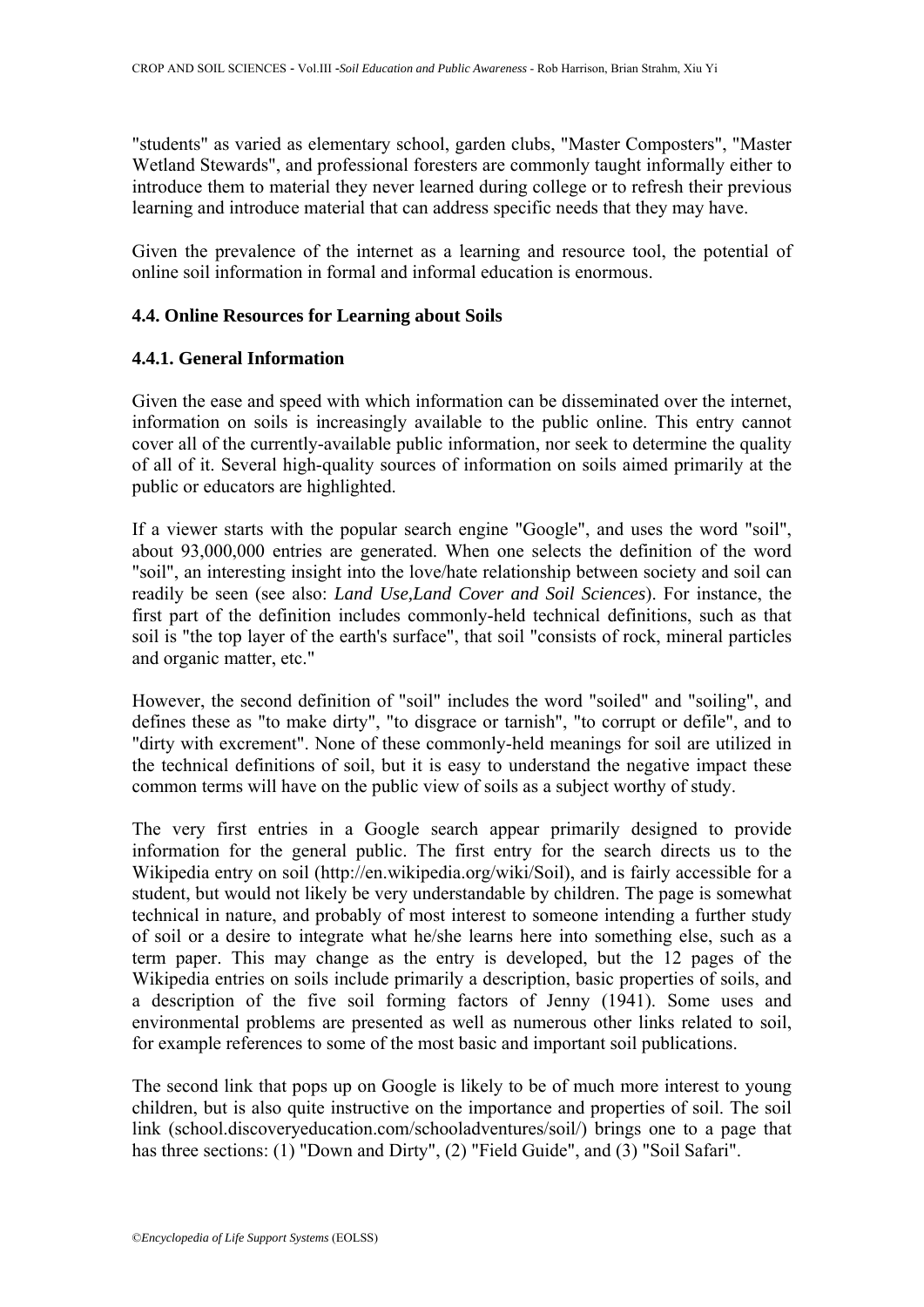The first section "Down and Dirty" is an introduction to basic soil properties, including the soil profile, associated horizons, and the composition of soil. Links on the single page lead to a variety of other pages. This page would be a fairly good introductory source for the general public ranging from elementary school children to adults.

The "Field Guide" gives some striking pictures of soil organisms, including a range from greatly magnified microorganisms such as amoebas and bacteria through mites and nematodes to macrobiota such as night crawlers and moles. The third section "Soil Safari" is likely to be fun for everyone from children to adults, and introduces the concept of scale in soil quite visually. In this software, you enter a "transporter", kind of like a spaceship for travel through soil, and then move through soil seeing various important soil organisms and relationships. The transporter ranges in scale from 0.003- 300 mm, and what you can see depends on the scale of your own size.

One can easily imagine a video game that could interest and educate a large range of the public from children to adults based on current popular video games. Soil education is best served with numerous field trips to observe it in a natural setting. Much could be done by integrating geographic information already available with additional information about soils. However, the vast majority of online information about soil available to the public appears to be of an entertaining nature with a fairly limited depth, or fairly technical in nature and primarily interesting to someone already trying to learn about soils.

# **4.4.2. More Specific Information**

In terms of a compendium of soils information with additional links, the Netherlands International Institute for Geo-Information Science and Earth Observation (ITC), has compiled a series of web pages titled "A compendium of online soil survey information" aimed at bringing all online soil survey information together in one site (http://www.itc.nl/~rossiter/research/rsrch ss.html). This is certainly an ambitious project, and most similar projects might soon become overwhelming, but is probably as good a starting place as any if one wants to view soil information. Fortunately, the compendium is well-designed, and appears to be regularly updated. Many of the pages accessed by links from other sites appear to be badly dated, and sometimes do not lead to other web pages at all.

The ITC site is certainly interesting for someone who already has a basic knowledge of soils, although much of the information might be inaccessible to the general public. Fortunately, for a dedicated person, links to general educational soil information rapidly appear. Perhaps it would be good to change the page to allow people of different ages and interest to access sites more appropriate by changing the page to group links by age level.

In Britain, the Soil Association (http://www.soilassociation.org/) includes a large variety of soil information aimed primarily at promoting sustainable organic farming. Though the Soil Association itself seems to be mainly about promoting organic agriculture, the pages of the Soil Association's web site are loaded with soils information, though not entirely information about soil. Anyone interested in gardening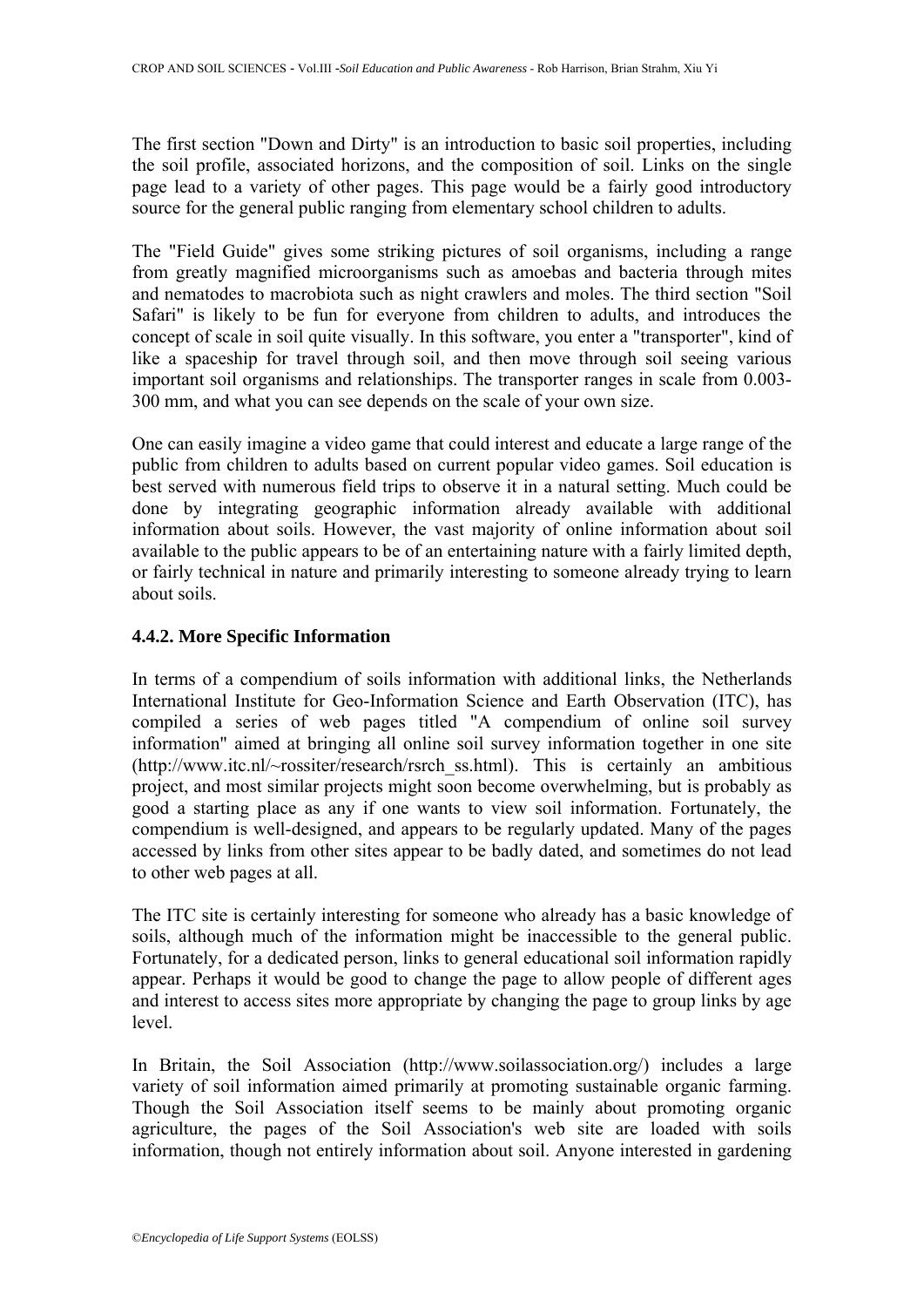will likely find this site interesting, and it is different than many gardening sites in that most of the information is oriented toward improving soil as a means of gardening success.

The British Broadcasting Company (BBC) has a series of science lessons aimed at children, grouped by two-year age ranges from years 5-11, and including resources for teachers. The lessons on rocks and soils at http://www.bbc.co.uk/schools/scienceclips/ for ages 7-8 shows how interactive online education could work in teaching about soils. The lesson is fun, educational, but over far too quickly. A web site at http://www.teachersdomain.org/ asset/ ess05 int soils/ includes descriptions and basic properties of soils distributed around the world. However, it also leaves the reader wanting more information about soils, with no such additional access provided through this site.

One of the most ambitious soil education projects is soil-net, located at http://www.soilnet.com/. The site is clearly aimed at children, with interactive information and soil information "Easter Eggs" that the viewer can find by moving the pointer across the screen. Soil-net is divided into an Introduction, "Global Cycles", "Soil Functions", "Soils on Earth", "Threats to Soils", "Future Concerns", "What Else", "Case Studies", "Activities and Downloads", and "Teachers and Parents" sections. A "Did You Know?" section keeps changing with interesting soil facts. For instance, one says "The moon doesn't have soil as Earth does. Although there are minerals there is no organic structure nor water, only rock dust". Another says "one teaspoon of good earth holds more creatures than there are people on the whole earth". Such ingenuity in design can keep a young mind focused on learning about soil, and this site clearly has a lot of readership throughout the world.

The U.S. Bureau of Land Management has a site "Just for Kids: Soil Biological Communities" located at http://www.blm.gov/nstc/soil/Kids/index.html. The site is divided into "Home", "Soil Importance", "Incredible Journey", "Amazing Facts", "Fun Activities", "Explore Your Mind", "Adopt a Soil Critter", "Want to Learn More" and "Kids Gallery", all of which are rich in interesting information about soil, particularly for young people, but also providing links to more technical information.

The Regional Environmental Center for Central and Eastern Europe has an online soil lesson at http://greenpack.rec.org/soil/index.shtml. This lesson goes into: why soil is important, basic soil functions, problems and threats to the soil, impacts of war on soils, and finishes with "what people can do" to protect soil for the future.

The Field Museum (http://www.fieldmuseum.org) has a very hands-on series of lessons for children called "underground adventure", with exercises in soil texture, temperature, compaction, percolation, factors that affect soil use, and soil biodiversity. The site is located at a state of the state of the state of the state of the state of the state of the state of the state of the state of the state of the state of the state of the state of the state of the state of the state of the s

http://www.fieldmuseum.org/UndergroundAdventure/kidzone/soil\_properties.shtml.

# **4.4.3. Information about Soils in the United States**

The U.S. National Resources Conservation Service, formerly called the "Soil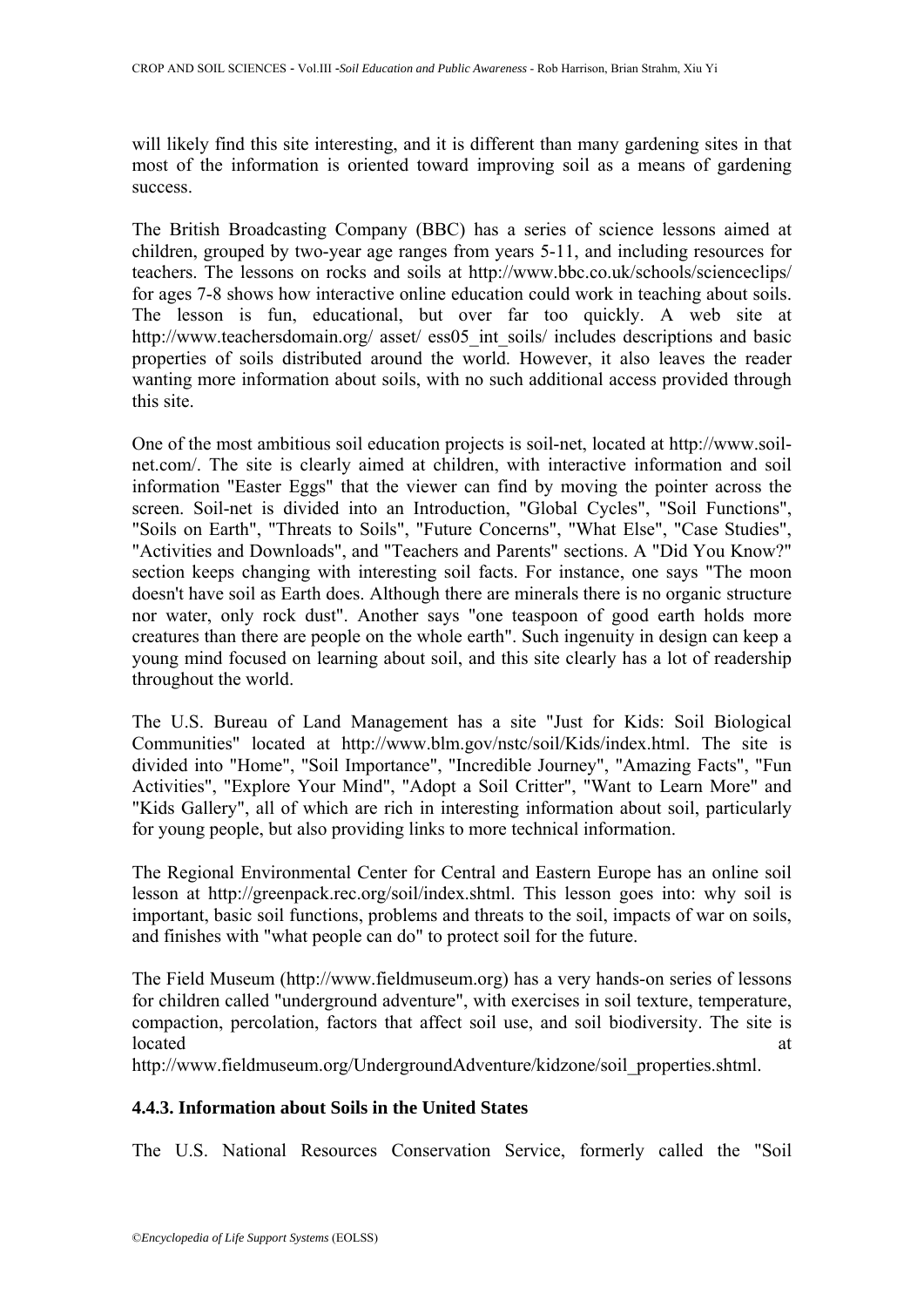Conservation Service" has a series of lessons on soil importance and properties at their web site at: http://soils.usda.gov/ education/. The site includes sections as follows:

- Soil, which includes definitions of soil and soil survey, information on careers, some basics on soil formation and classification, soil science glossary, and regulations for moving soils;
- Key Messages, which includes ten key messages to understanding soils;
- State Soils, which includes information on distribution and properties of official soils of each state in the United States, and shows the variation in soil properties in a large country such as the U.S.;
- Water Movement in Soil, which includes a movie showing how water moves in all directions within soil and factors controlling water movement;
- The Twelve Orders of (U.S.) Soil Taxonomy poster;
- Links for students and teachers, divided into (a) Grades K-6, (b) Grades 7-12, and (c) College level;
- A link to the exhibit "Dig It! The Secrets of Soil", which is sponsored and located at the Smithsonian National Museum of Natural History and created with the help of the Soil Science Society of America;
- A site for NCSS (National Council of Soil Scientists) for training and job aids;
- A link to the USDA Web Soil Survey with online soil maps and data for most of the U.S.;
- And an online photo gallery, with natural resource and conservation related photos from across the United States.

The Smithsonian Institution is the premier U.S. national museum, but it has been pointed out many times that the Smithsonian has almost no information about soils in its exhibits. This deficiency was corrected in July, 2008 with the opening of "Dig-It!", a joint Smithsonian/Soil Science Society of America approach including both a static and a traveling exhibit. The non-traveling exhibit is located in the National Museum of Natural History, with five basic themes: (1) Soils are Living, (2) Soils are Varied, (3) Soils Change Over Time , (4) Soils Link the Earth's Land, Air, and Water and (5) Soils are Resources : Renewable, but Subject to Misuse and Overuse. Much of the information in the exhibit can also be accessed by either of the following websites, http://www.sites.si.edu/soils/ or [https://www.soils.org/Smithsonian/.](https://www.soils.org/Smithsonian/) Most of the message of the exhibit can also be learned from the online information.

## **4.4.4. Information about Soils of China**

Perhaps the most ambitious project aimed at compiling soil information is the Chinese National Soil Museum located at Northwest Agricultural University in Yangling, China. The museum does not have a web site, but information about the museum can be found at: http://www.360cities.net/ image/shanxisheng-yangling-3.

The museum has soils exhibits on three floors and is very interesting, particularly to a person already interested in soils; it includes nearly everything a student would learn in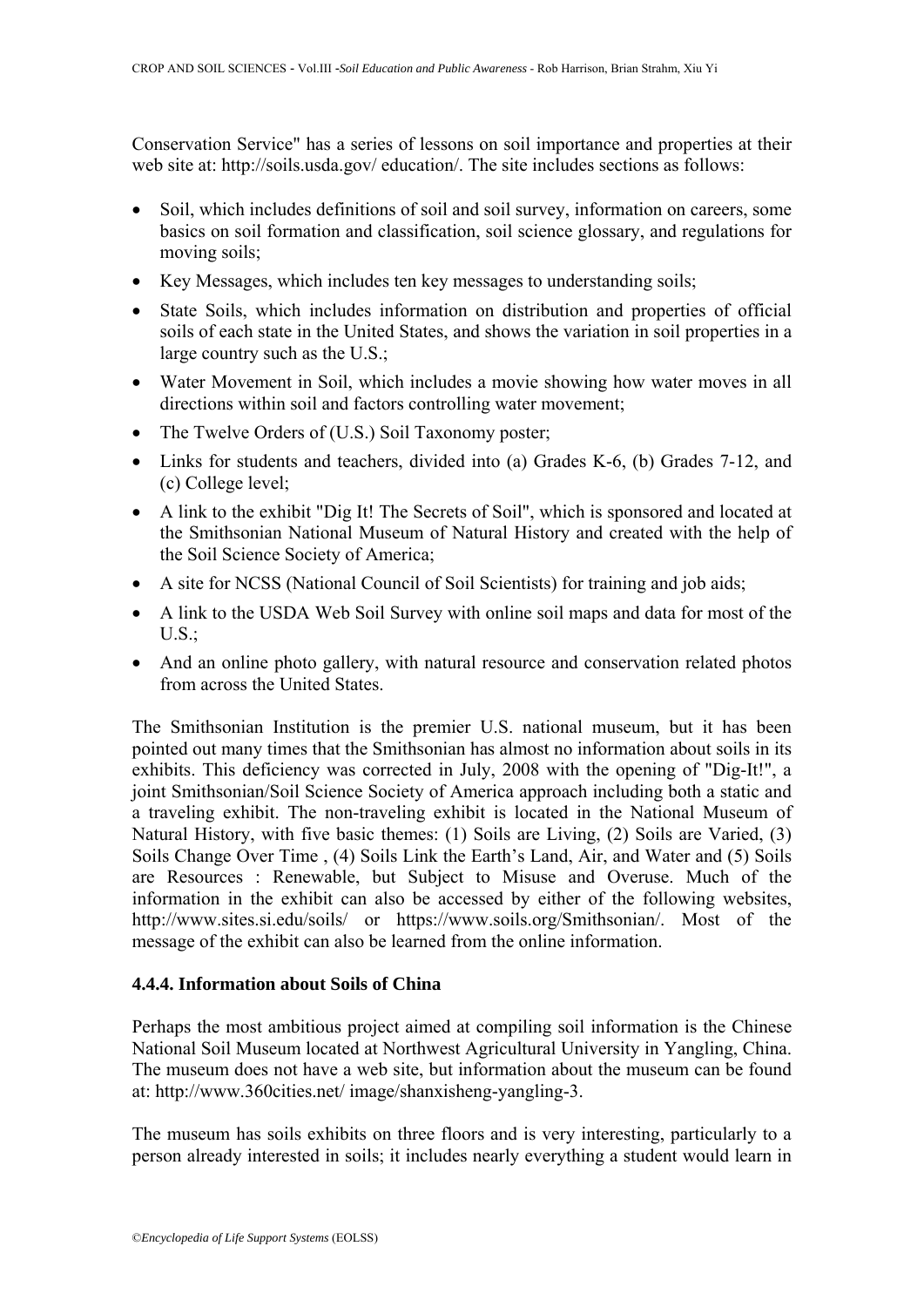a basic course on soils. The focus is on soils in China's past, present and future, but much of the material presented is universal in nature, and repeated in the Smithsonian. Normally excellent English-language translations are provided beneath Chinese characters for all presentations. For instance, one area in the China Soil Museum explains that "Soil is Alive". The soil museum is little-known outside of Yangling, China, considered to be the birthplace of modern Chinese agriculture as explained earlier in this chapter.

## **4.4.5. Online Information about Soils in Brazil**

In 2008, the IVth Soil Teaching Brazilian Symposium took place in Piracicaba in the Brazilian state of Sao Paulo, clearly demonstrating the Brazilian Society of Soil Science's concern about gathering people that act, or have interest in acting, on formal and informal education on soils. The symposium's purpose was to increase the dissemination of soil's information through workshops, educational and scientific extension of experience on soil, and presentations through an online discussion board. This symposium was created primarily as a discussion forum at the college level, but its focus was later modified and amplified to also focus on basic soils.

As highlighted at the symposium, there is a large potential for soil's education currently untapped by teaching and research institutions, considering the major resources of people and infrastructure, that could bring additional soils knowledge to Brazilians. As recognition of the importance of soils becomes more widespread, it is only natural that soil science education increases in scope. The following are some ongoing projects at Brazilian universities that are developing teaching about soil in public schools.

The Project "Soil at School", at the Paraná Federal University (UFPR), started its activities in 2002 and has several goals, including soil expositions and soil-oriented visits to schools, courses and events, and production and publishing of soil information. This project has a web-site [\(www.escola.agrarias.ufpr.br](http://www.escola.agrarias.ufpr.br)), information can be viewed and downloaded, including the soils "experimentotech".

The exercise "Soils" from the Project "Scientific Education ABC – Hands on the Dough", from the São Paulo University Science Research Station, gives school teachers 15 activities in five teaching sequences, which approach soil learning in a linked manner. The suggested activities include:

- Soil in the landscape;
- Painting with soil samples;
- Testing soil water-holding capacity and movement through soil;
- Making physical objects (i.e. soil ribbons) for determining soil texture;
- Soil heating tests;
- Simulation of erosion; and
- Terrain cycles of soil.

Brazil also has a soil museum at the Federal University in the city of Santa Maria (UFSM) in the state of Rio Grande do Sul. The museum celebrated its  $35<sup>th</sup>$  anniversary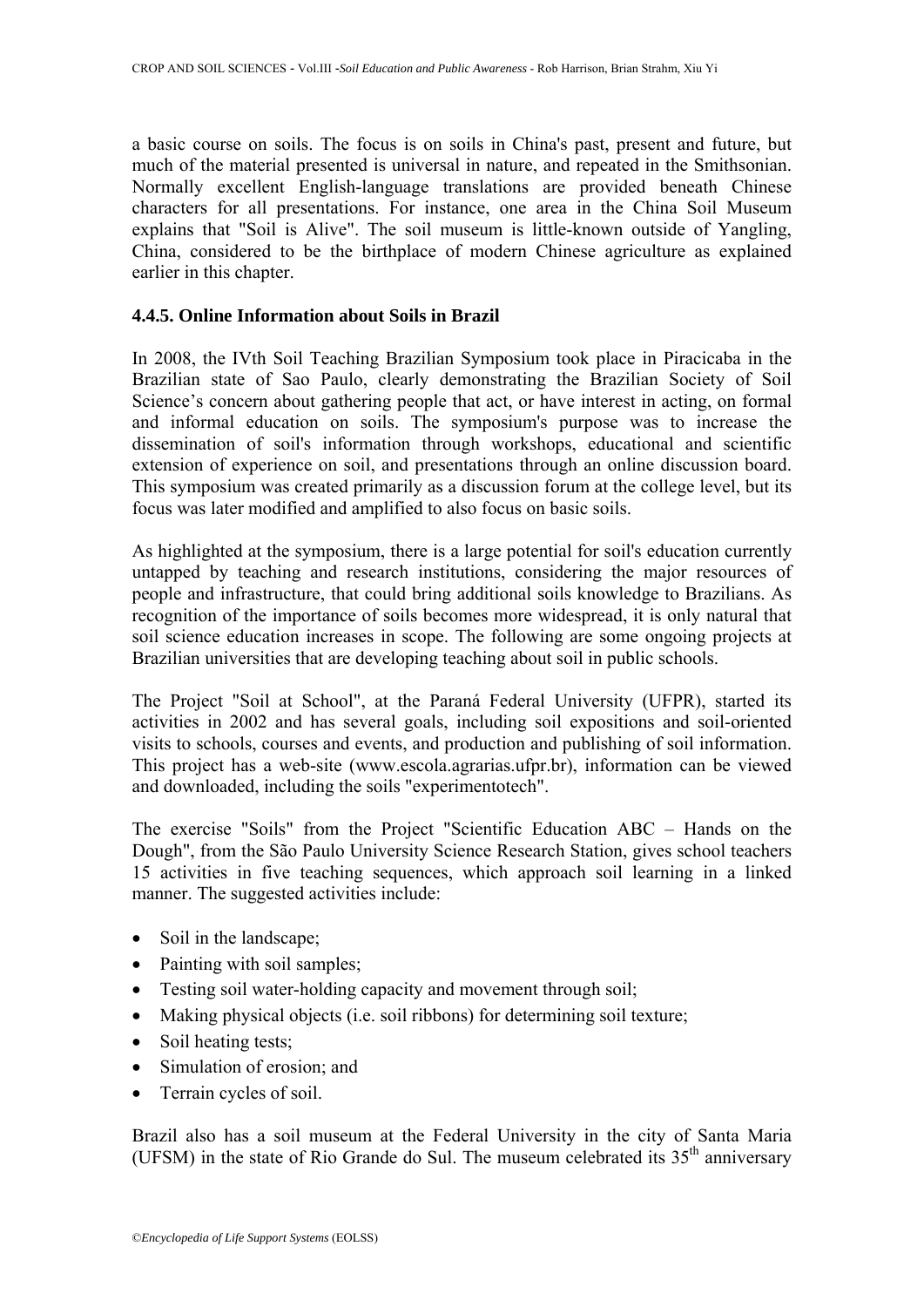in 2008. According to a summary of activities, the museum has always been engaged in issues related to teaching about soils. The most recent innovation is the Rio Grande do Sul Virtual Soils Museum [\(www.ufsm.br/msrs\)](http://www.ufsm.br/msrs), which turned out to be an efficient tool in meeting the museum's main goals: soils and environmental education.

A Soils and Environment Education Program was created at the Earth Science Museum in Viçosa Federal University (UFV) in 1993. The museum's stated purpose has the following objectives: 1) increase soil comprehension as an essential environment component, 2) educate people, individually and collectively, about how we degrade soil in various ways, 3) develop knowledge about the importance on soil conservation, and 4) spread general knowledge about soil. The program offers site visits, inter-disciplinary projects at schools, and produces information for teachers as well as written materials about soils.

The University Extension Program "Soil at School", developed by the Agriculture Superior School "Luiz de Queiros" (ESALQ) at the University of São Paulo was created in 2006, within its own unique space. The program includes demonstrations about different soil properties, from various rock samples as soil parent materials through demonstrating the impact of a rain drop on the soil surface. Soil demonstrations vary in nature, including static, dynamic and interactive displays. The program's main goal is to help educate teachers and students from elementary and middle schools, and that soil is an essential component of terrestrial ecosystems which we must understand and preserve, because our life depends on the ecological functions that soil facilitates. All of these initiatives indicate that soil education has been assuming a growing importance in Brazil, including from the support from the Brazilian Society of Soil Science and from major Brazilian universities.

## **4.5 Information Correlation and Transfer**

One of the problems with soil education and public awareness of soil is that not all soil information is presented alike. For instance, engineers classify soil differently than soil scientists, and the definition of a particular word sometimes changes from system to system (i.e. the definition of "sand"). Perhaps the most widely used soil classification system is that of the World Food and Agricultural Organization (http://www.fao.org/), which includes 25 basic soil units. There are separate soil classification systems in many other countries, notably the US (<http://soils.usda.gov/technical/>classification/), Canada (http://sis.agr.gc.ca/cansis/), Australia [\(http://www.clw.csiro.au/](http://www.clw.csiro.au/) aclep/asc/asc.htm), etc. Some resources are available to cross-reference the different systems, but there is a great deal of confusion even among professional soil scientists in this regard (see also: *Soil Geography and Classification*).

In Australia, a review by McKenzie *et al*. (2008) showed the clear need for standardization of online soil information within Australia, but also throughout the world. Because of the ease with which the public can get information online, it can be quite confusing when similar soil properties are defined with varying definitions and standards. This is particularly true of soil classification systems, which vary widely in different parts of the world. The online information system on soils is badly in need of a reference system that can allow the public to learn about soil information in one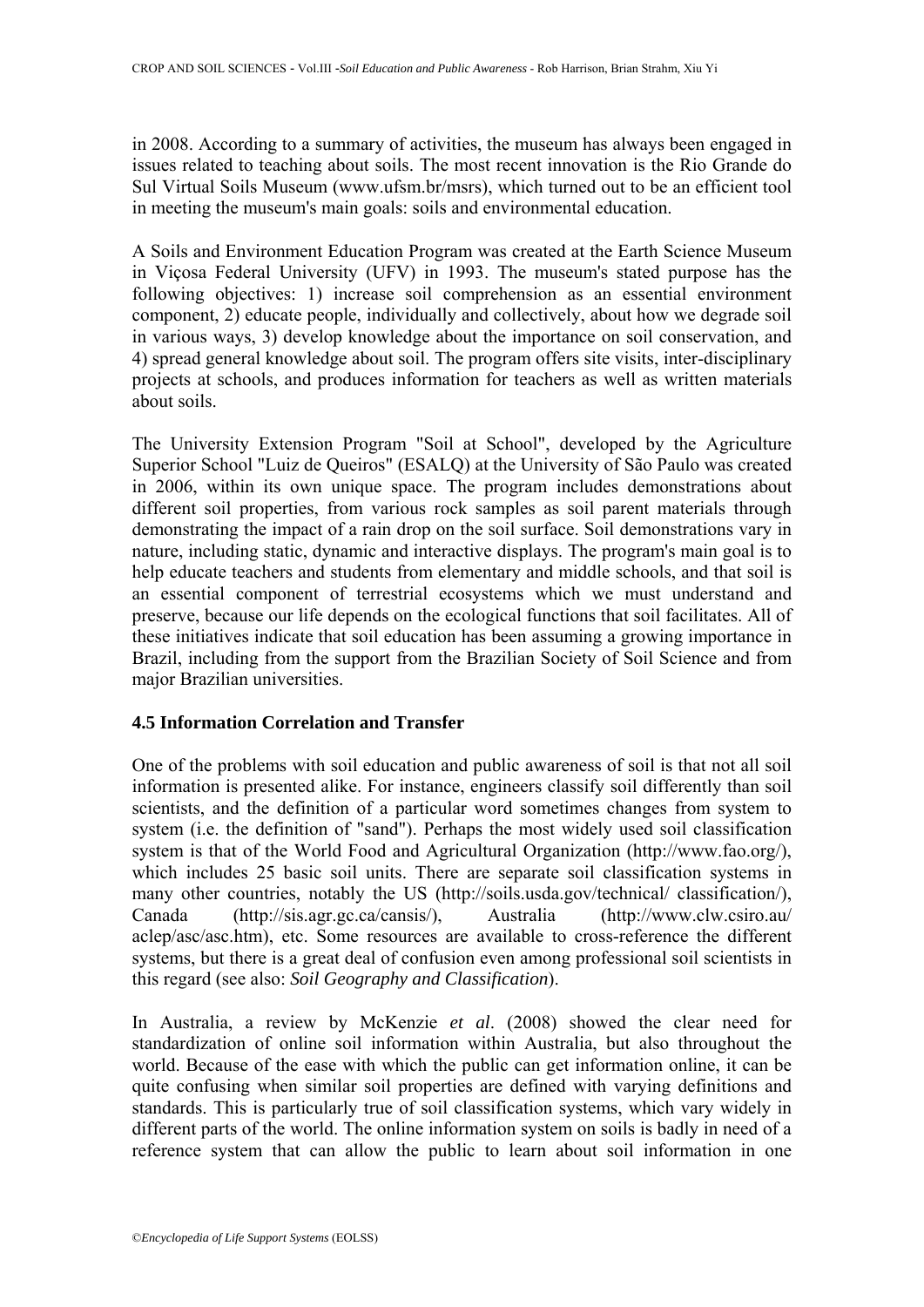country, and be able to understand how the definitions and references may change as they move to another country, or even perhaps how they can vary within the same country (i.e. engineering vs. USDA soil classification in the United States).

## **5. Educational Materials currently being developed and Future Trends**

Until fairly recent times, many people on earth had a direct close relationship with soil, because they were farmers. With increased urbanization the number of citizens increased and much of the connection to the land was lost. In modern times there is a new tendency for people to "come back to the land" in an effort to protect the environment. In the United States and other countries, early education aimed at conserving and sustaining soil for agriculture was developed primarily by governmental agencies. Current trends in public education on soils continue to focus on farmers and other agriculturists, but also include an increasing number of other members of the public, including urban planners, construction workers, ecologists, and anyone else whose profession includes some use of soil.

The profession of soil science is clearly in decline due to the lower numbers of farmers worldwide, but the need for protection and wise use of the soil resources is as urgent as ever. It seems clear that the public needs a new means of learning about soil. The "Dust Bowl" disaster (http://www.encyclomedia.com/video-the dust bowl disaster.html) in the United States during the 1930's started a strong response from the U.S. government, including the creation of the Soil Conservation Service (SCS; now Natural Resources Conservation Service; http://www.nrcs. usda.gov/). Documentaries produced included such films as "The Plow that Broke the Plains" in 1936, and "Rain for the Earth (1937). The SCS focused on developing improved conservation methods and educating farmers in the use of management techniques that would avoid such problems in the future.

In most developed countries of the world, the abundance of food and the smaller proportion of the population that works in agriculture has led much of the public to be apathetic about the need to understand soil and protect it by wise management. It is notable that the Societies that had soil most in their current thinking often suffered severe famine, and perhaps the current lack of famine in western countries has created complacent societies. The quote of George Santayana "*Those who do not remember history are condemned to repeat it*" reveals an obvious danger in a society that forgets to value the soil that feeds it.

The need for widespread public education and understanding of soils is generally agreed upon. Unfortunately, just as the need becomes greater because of widespread problems such as global warming, dwindling energy supplies, the need to feed an ever-growing human population on a shrinking agricultural land base, etc., the profession of soil science and the formal study of soil is declining. Most popular books currently in print are oriented toward the specific use of gardening. For instance, Amazon.com lists the title of the current most popular book (among all books) as "*Teaming with Microbes: A Gardener's Guide to the Soil Food Web",* and customer reviews indicate that almost all readers of the book are gardeners. However, no book on the subject of soil (or gardening) is listed in the top 200-selling books of all time, so soil remains a relatively obscure subject for most of the world's readers. Fortunately, many books on soil that are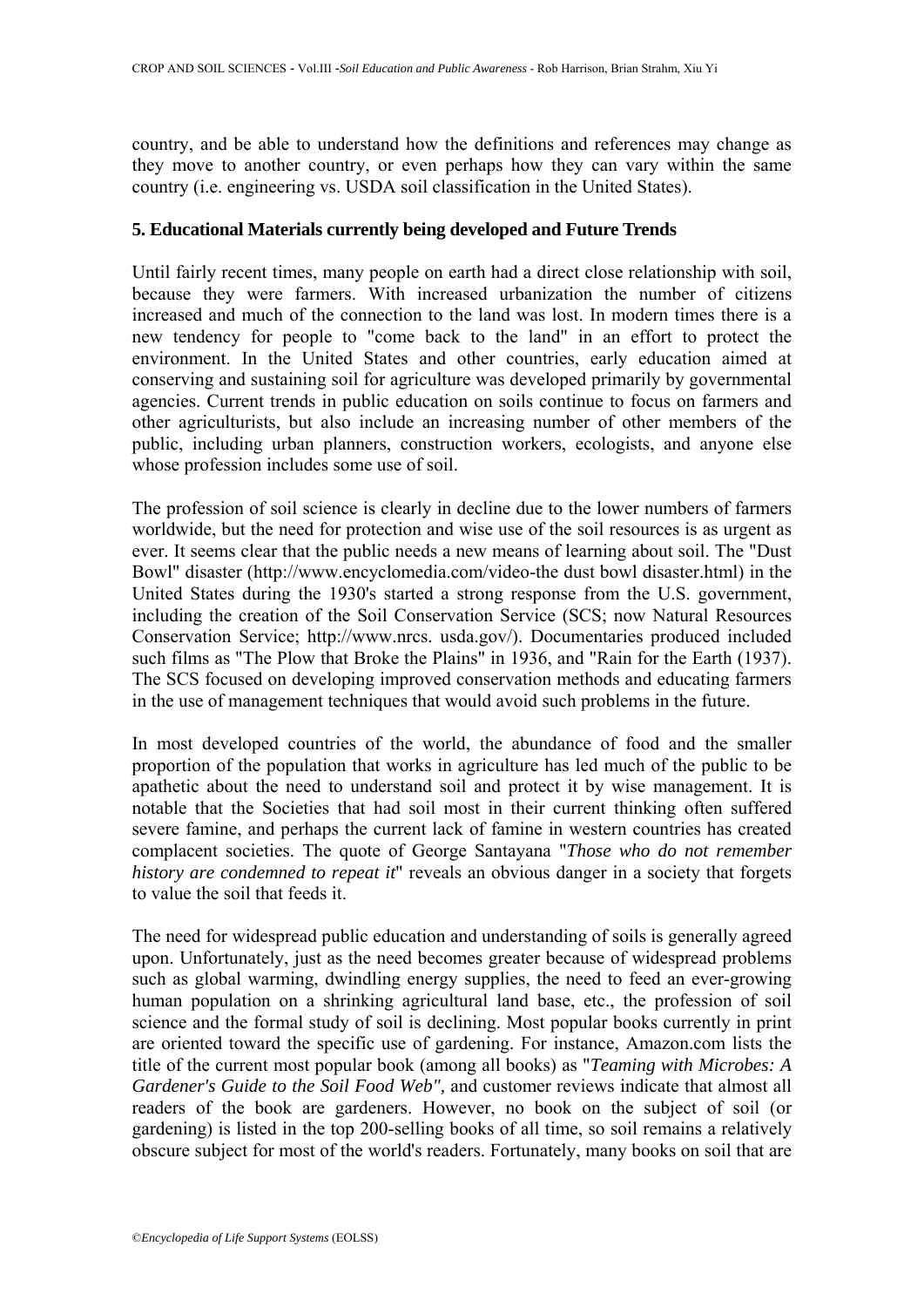no longer in print and are old enough to be in the public domain can be downloaded in their entirety (http://www.soilandhealth.org/).

Unless love of soil can be developed in the same way that a love for other natural resources has been, particularly by the popularization of the plight of animals (i.e. Jacques Cousteau, Animal Planet, "Crocodile Hunter"), the public is unlikely to care a sufficient amount about the destruction of the Earth's soil resource, even though it might have a far greater negative impact than, for instance, the loss of endangered species. Most relatively current movies are fairly fact-filled, but appear to be unable to ignite the imaginations of most people the way that some popular media on animals does. For instance, media such as "Dirt TV" (http://extension.usu.edu/AITC/teachers/ movies/dirt.html) are quite interesting in their popular approach and the excitement the actors show toward soil and "dirt".

However, most movies lack the ingredients that are likely to hold the attention of children and get the message of the importance of soil across in the same way that popular animal-based movies like "The Lion King", which combines an ecological message with a dynamic movie. It is the  $18<sup>th</sup>$  most popular American film of all time. Of course, in Lion King, animals are personified in ways that misrepresent their actual behavior. The primary purpose of Lion King was to generate a profit for parent company Disney, but the inclusion of ecological principles probably will be retained by young viewers for their entire lives. Unfortunately, some of the ideas also generated (i.e. that hyenas are evil), are absolutely wrong and unacceptable in serious education about ecology.

Movies such as "An Inconvenient Truth" have definitely had significant impacts on the public, though the total number of people that have seen this movie is probably relatively small compared to the general population. However, at \$46 million dollars in receipts, it is the highest grossing documentary film of all time, and clearly millions of people have viewed it. There is at least one upcoming movie with a soil theme based on William Bryant Logan's book "*Dirt, The Ecstatic Skin of the Earth*" (http://dirtthemovie.org/status) that will strive to entertain as well as educate, and possibly make a profit. "*Dirt: The Movie*" was shown at the Sundance Film Festival in January, 2008, and as of the time of writing this chapter, it isn't yet available for general viewing. Some of the clips from the movie are quite compelling, and the actors and people interviewed have clearly rehearsed for Hollywood-style impact.

Such films may be able to contribute a great deal to soil education and public awareness of soil since a much larger audience will likely view an entertaining film. Unfortunately, current movie titles that include the word "Soil" (34 on Amazon.com) are generally not about soil, and those that contain the word "dirt" (137 on Amazon.com) usually use the word in a derogatory way.

## **6. Raising Public Awareness of the Importance of Soil to Society**

The importance of soil in shaping ecosystems and human civilization is hard to exaggerate, but since soil is hard to see and study, it often isn't considered at all. Numerous studies have shown that the availability of nutrients originating from soil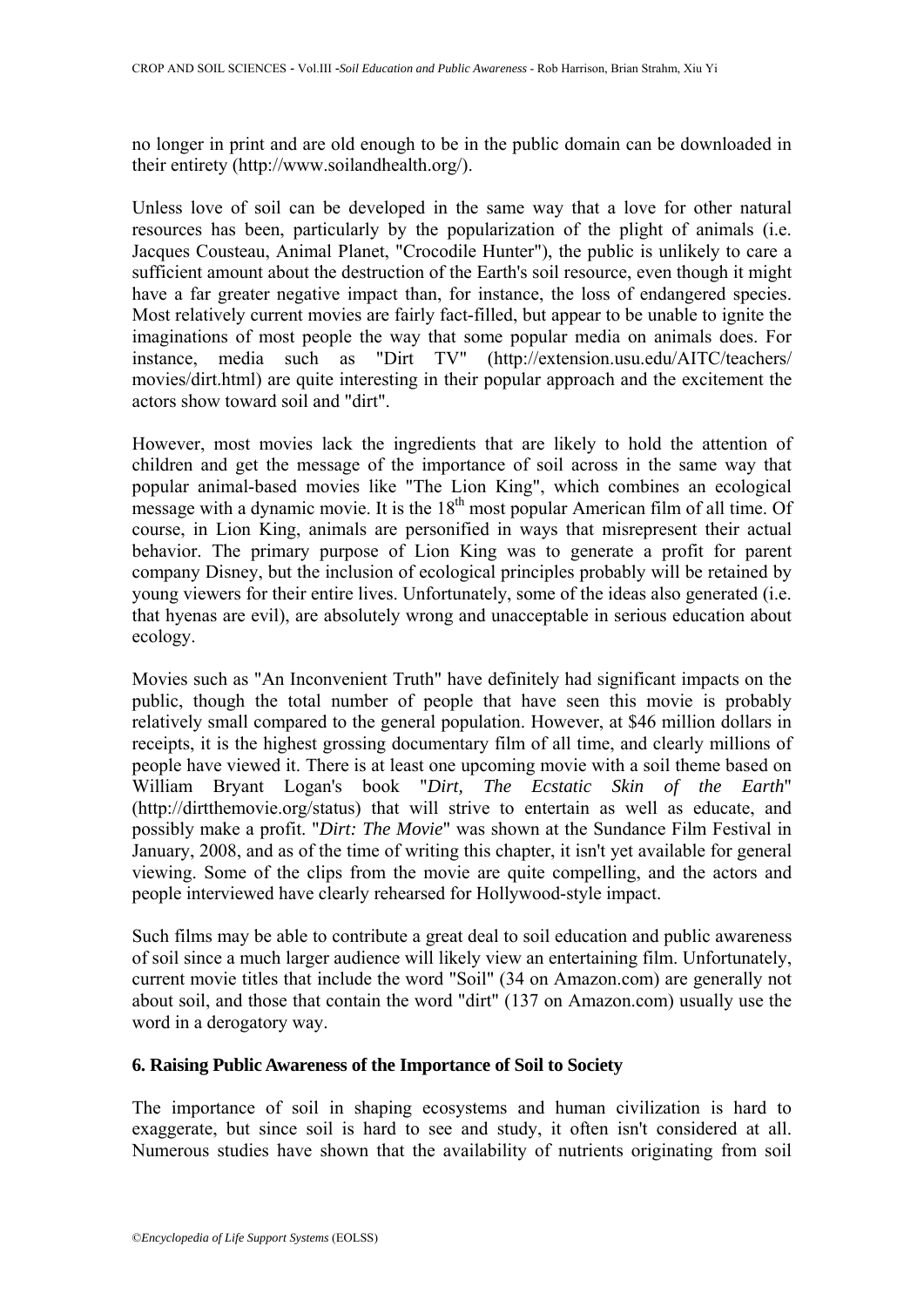limit the productivity of terrestrial ecosystems, and often limit the local availability of food. Past civilizations have risen when the fertility of the local soils allowed the production of food in excess of need, allowing human efforts to focus on government, industry, artistic and military pursuits.

Recent human experience has largely forgotten that essential tie to the land, though it is just as important now as it was thousands years ago. For instance, a recent survey of an Environmental Science class of about 700 students at the University of Washington showed only four students acknowledging their families had any direct role in producing food from land. These students are among a decreasing percentage (now less than 1%) of Americans living on farms. A similar situation occurs in Western Europe where farmers make up less than 2.5% of the population. Unfortunately, it is increasingly difficult to find students that gravitate toward the study of soil.

Interestingly and contrary to the general decline in soil-related professional activities, in the United States and other developed countries where people rarely worry about how they will get their next meal, "getting back to the land" is often a strong personal desire more than a necessity. Given that perhaps hundreds or even thousands of generations of humans would have benefited by developing and maintaining a knowledge of soil to benefit their agricultural work, we would expect that natural selection might have favored humans that developed a practical knowledge of soil as much as it might have benefited humans that developed more proficient hunting skills than their neighbors. However, much of this is speculation on the part of the authors of this chapter.

Given the universal reliance on soil for the production of food and fiber for so long in human history, the soil resource is clearly taken for granted by most people in the modern societies that soil has made possible. As mentioned before, nearly all advanced societies ultimately have relied on soil to produce the bulk of their food supply, but rarely has the focus of the scientific, artistic and governmental branches of these societies been on soil. Many science fiction works predicted the early demise of traditional soil-based agriculture in favor of hydroponics, or soilless agriculture, where chemicals are supplied in an available form through a "nutrient solution".

Hydroponic-based food production, for example, is demonstrated at Disney's Epcot Center near Orlando, Florida. When Disney opened the Center in 1982, the hydroponics exhibit predicted that much of the world's problems with food supply could be reduced by using the soil-less techniques demonstrated. Many of the predictions of Epcot have been borne out largely as predicted. In fact, it is said that the writings of science fiction are predictive of the future, but in almost all cases the predictions of science fiction writers relative to the production of food have not been borne out.

Other stories and books sometimes predicted a continued reliance on soil, though only as a source of raw organic material that could be reworked into almost any other required organic molecules, including food (i.e. "*The Brave New World*" by Aldous Huxley) by microorganisms engineered to do this work. Currently, many of the predicted systems are available, and could potentially be utilized to produce a substantial amount of food and raw materials if necessary, but at considerably higher cost than soil-based agriculture. Soilless agriculture produces a very small amount of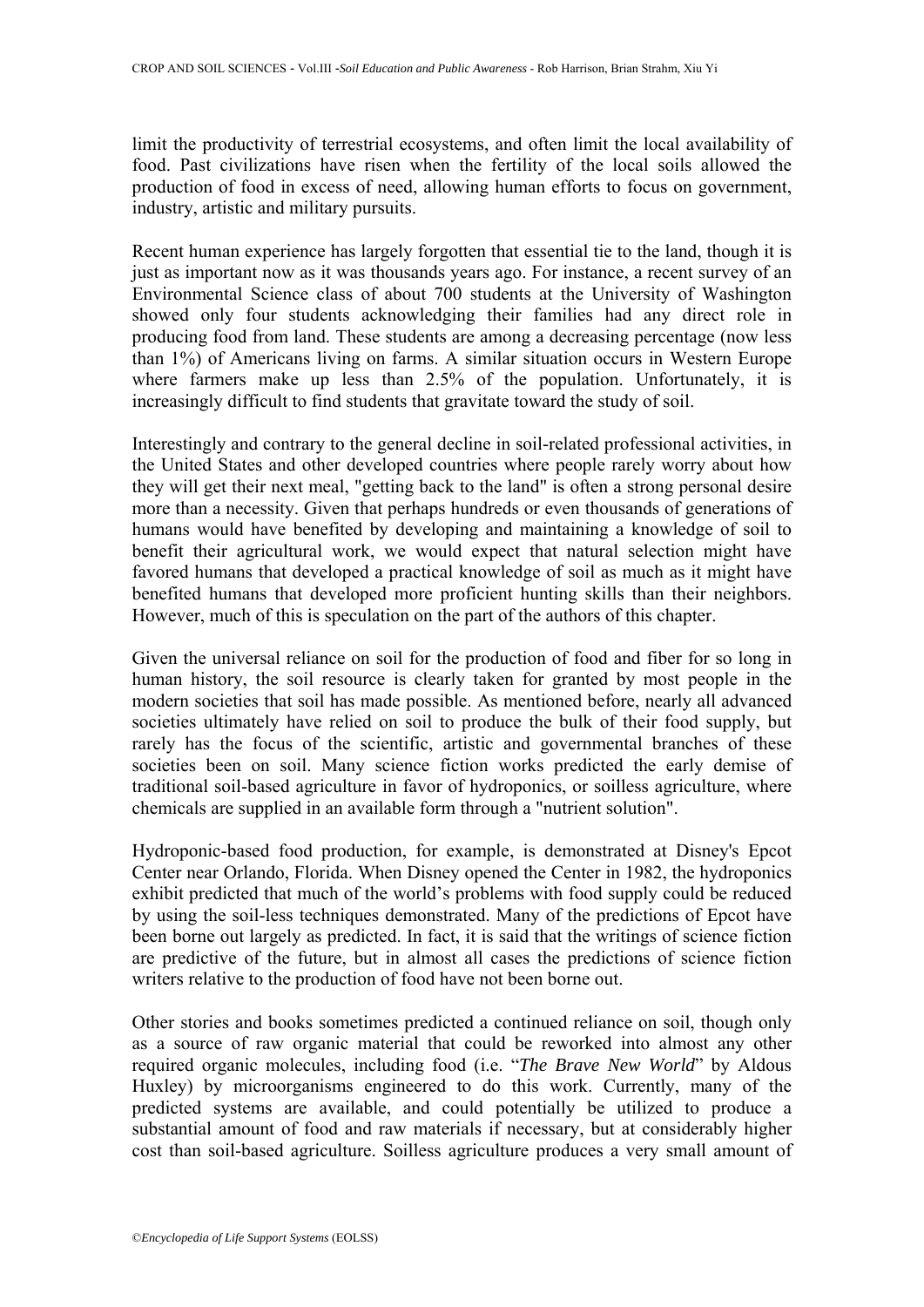our current food supply, usually only specialty and very high priced seasonal crops such as tomatoes, lettuce and cucumbers.

More common perhaps, is the production of "artificial" or "enhanced" soils for a variety of purposes. Soils cannot only be amended with chemical nutrients to increase their fertility, but also can they be amended to change their physical, chemical and biological properties. In modern soils literature these soils are often identified with the term "Technosols".

## **7. Soil Science Education of Women and Minorities**

A 1992 workshop in Rennes, France brought together soil scientists with the goal of facilitating conversation about soils research in developing countries. It concluded that soil science would best be benefited by a shift in focus "not just towards the physical, chemical and biological aspects, but also to those environmental, economic, social, legal, and technical aspects that affect soil use" (Bridges and Catizzone, 1996). This socalled "holisitic approach" is identified as an essential step in developing sustainable land management systems.

Perhaps as important as the suggested paradigm shift is the choice of the term "holistic" to describe it. The word itself is derived from the Greek *holos*, meaning whole, entire, or total. This illustrates a transcendence of traditional disciplinary boundaries, but also hints at a need for a diversity of background and experience in order for soil science itself to move successfully forward. Herrmann (2006) articulates this need for diversity more directly by stating that from the public and political perspective, all groups of people should be the target of soil education and awareness if its governing rules and laws are to be obeyed and respected. Thus, increasing the breadth of both the soil scientists and the public are important in its efficacy.

Professional soil science in Russia exemplifies some of what can be accomplished through such efforts. For varying socioeconomic and sociopolitical reasons the number of women in soil science surged in Russia in the 1950's, 1970's and 1990's (Sycheva, 2006). As of 2006, there are more female than male soil scientists in Russia as a result of these surges. The gender distribution of soil scientists in the United States lags significantly behind the Russian example, and soil science professionals are experiencing a crisis in dwindling numbers perhaps as a result.

The primary professional society for soil scientists in the United States, the Soil Science Society of America (SSSA) has a membership, which as of 2006, saw 44% of its members over the age of 50 (Hartemink *et al.,* 2008). Further, nearly all of their members in that age bracket were men. Of those 30-50 years old, nearly 75% were male. It has not been until quite recently that the membership of the SSSA has begun to see gender equity (closest among their members in their 20's).

Similarly, soil science education in the United States is going through a period of transition. Between 1992 and 2004 graduate student enrollment in the United States and Canada saw a 40% decrease (Baveye *et al.,* 2006). Despite this attrition, however, the proportion of female students increased across the graduate ranks, particularly at the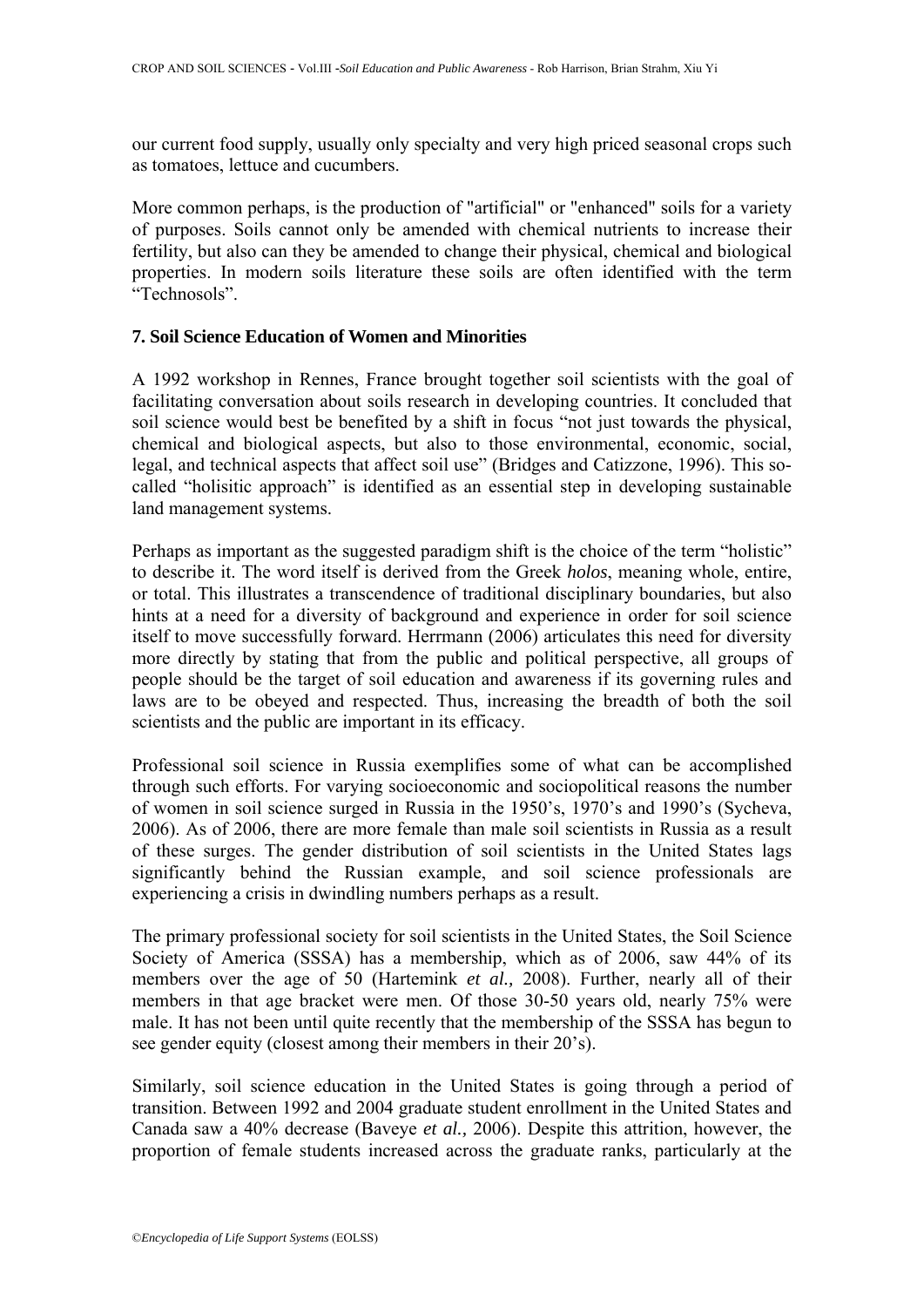Ph.D. level. Similar trends have been observed in other countries. Likewise, the Master of Science degree programs in soil science in the Netherlands went from approximately 10% in 1980 to nearly 50% in 2005 (Hartemink *et al.,* 2008).

If, as we assert, increasing the diversity of both the soil scientists and the public is important in the efficacy of soil science education and public awareness, these trends among women in soil science are heartening. Far less attention, however, has been dedicated to similar trends of minorities in soil science. Further consideration of increasing the diversity of soil science beyond the great strides made in terms of gender equity will be key as the relationship between soil science and the public continues to evolve. This is certainly key in continuing to grow soils as a scientific discipline and, as Herrmann (2006) points out, in appealing to those that are directly affected by it  $$ everyone.

## **8. Conclusions**

For such an important resource on which humans rely so much for their food supply and other important renewable resources and environmental services, it appears that society has lost much of its previous direct and practical knowledge of soil. On the other hand, the realization that soil is a critical resource is widely acknowledged, and a fairly large amount of material about soil is now available through the internet and in published form, aimed at audiences from young children to higher education levels. Informing and educating the public about the importance and basic properties of soils is also part of more holistic materials published about ecosystems, where soil is not considered individually as a separate, but as part of a functioning ecosystem.

### **Acknowledgements**

We would like to thank Professor Irae Guerrini, from the State University of Sao Paulo in Botucatu, Sao Paulo, for important contributions on South American education on soils. In addition, Professor Yuriy Yurchenko, Ph.D. from the Institute of Noosphere, Odessa State Env. University, Odessa, Ukraine made numerous contributions on Russian and Ukrainian soil education and public perceptions. The comments received from reviewers of early manuscripts helped to widen our limited knowledge of the subject and locate material very hard to locate, as little is published widely.

### **Glossary**

- **Biodiversity:** The variation of life forms within a given ecosystem or larger unit, including the entire Earth. Biodiversity is often used as a measure of the health of biological systems. The biodiversity found on Earth today consists of many millions of distinct biological species, including the variation in function within species.
- **Holistic approach:** Looking at the totality of form and function of a system that is much greater than the sum of its component parts. Often a system cannot be understood by the isolated examination of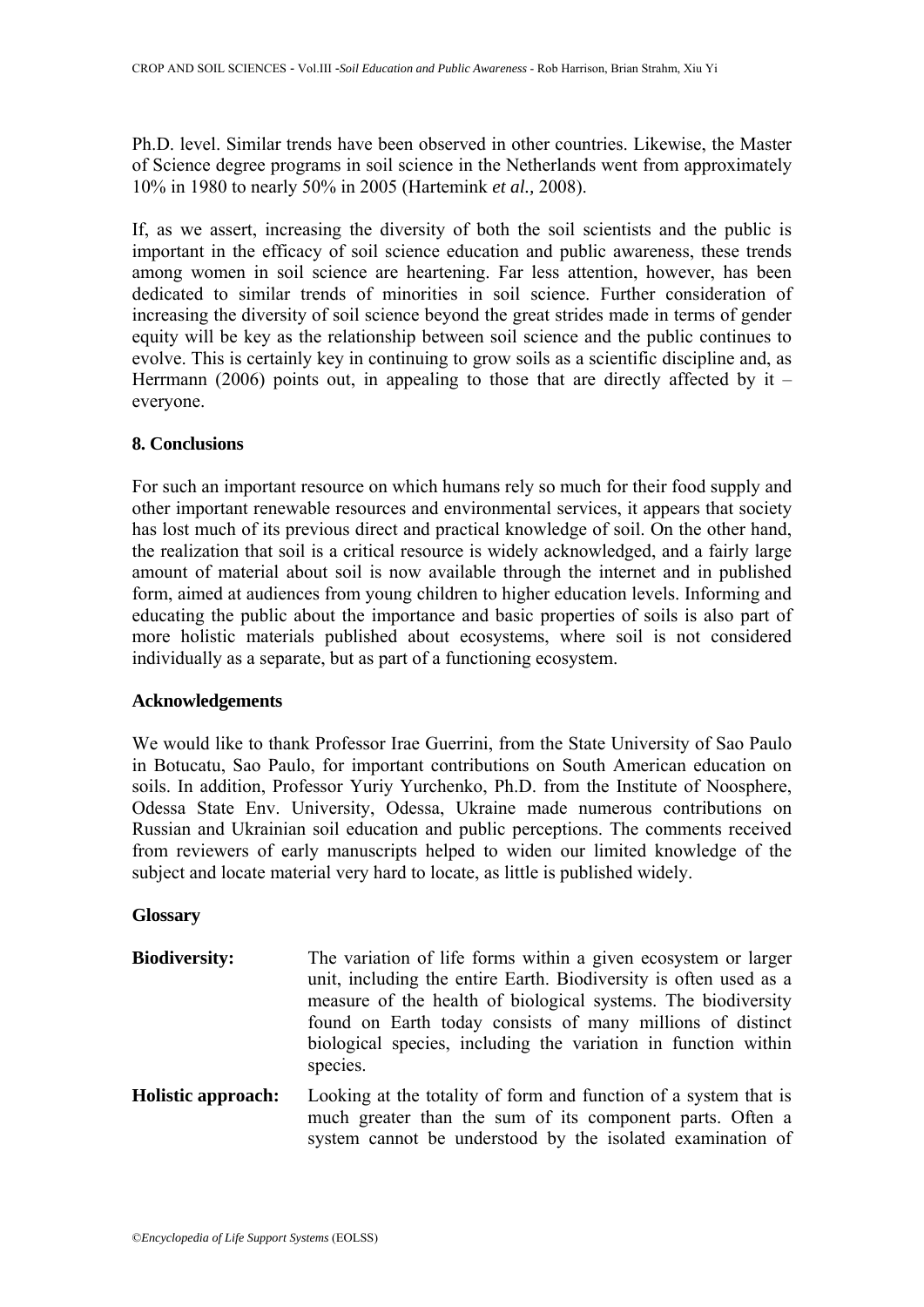**Terrestrial ecosystem:**  TO ACCESS ALL THE 23 PAGES OF THIS CHAPTER, Visi[t: http://www.eolss.net/Eolss-sampleAllChapter.aspx](https://www.eolss.net/ebooklib/sc_cart.aspx?File=E1-05A-37-00)

matter and energy between them found on the land.

successive approximations and improvements of the

#### **Bibliography**

-

-

-

Baveye, P., Jacobson, A.R., Allaire, S.E., Tandarich, J.P. and R.B. Bryant (2006). *Wither goes Soil Science in the United States and Canada?* Soil Sci., 171: 501-518. [This journal article laments the fact that soil is little-recognized as a serious realm of science by many pure scientists, and that this loss is very dangerous to Society, considering how much we continue to rely on soil for our basic human needs].

Bridges, E.M., and M. Catizzone (1996). *Soil Science in a Holistic Framework: Discussion of an Improved Integrated Approach*. Geoderma, 71: 275-287. [This journal article considers soil as a complex organo-mineral association capable of sustaining all the terrestrial ecosystems on earth, and the challenges soil scientists face in making their "applied" science respectable as well as educating the public to this important natural resource]. **TO ACCESS ALL THE 23 PAGES OF THIS CHAPTER,**<br>**Visit:** http://www.golss.net/Eolss-sampleAllChapter.aspx<br>
Bibliography<br>
Baveye, P., Jacobson, A.R., Allaire, S.E., Tandarich, J.P. and R.B. Bryant (2006). Wither<br>
Science in t

Hartemink, A.E., McBratney, A. and B. Minasny (2008). *Trends in Soil Science Education: Looking beyond the Number of Students.* J. Soil and Water Cons., 63: 76A-83A. [This review clearly shows how the numbers of students taking soil science in higher education is decreasing over time worldwide].

Herrmann, L. (2006). *Soil Education: A Public Need – Developments in Germany since the Mid 1990s*. J. Plant Nut. Soil Sci., 169: 464-471. [Reviews the lack of public knowledge of soil in Germany until the mid 1990's, responses to increase education, and improvements that continue to need to be made].

Hillel, D. (1992). Out *of the Earth: Civilization and the Life of the Soil*. University of California Press, Berkeley, CA , 321 pages. [Absolutely fascinating, almost mythical in presentation, this book considers soil and its impact on human civilization. A must read for anyone interested in soil impacts on human nature].

Hyams, E.S. (1976). *Soil and Civilization*. Harper and Row, New York, 312 pages. [A classic book that reviews the history of several regions and the types of civilization created on that land. Somewhat dated, but the message in this book is still very current].